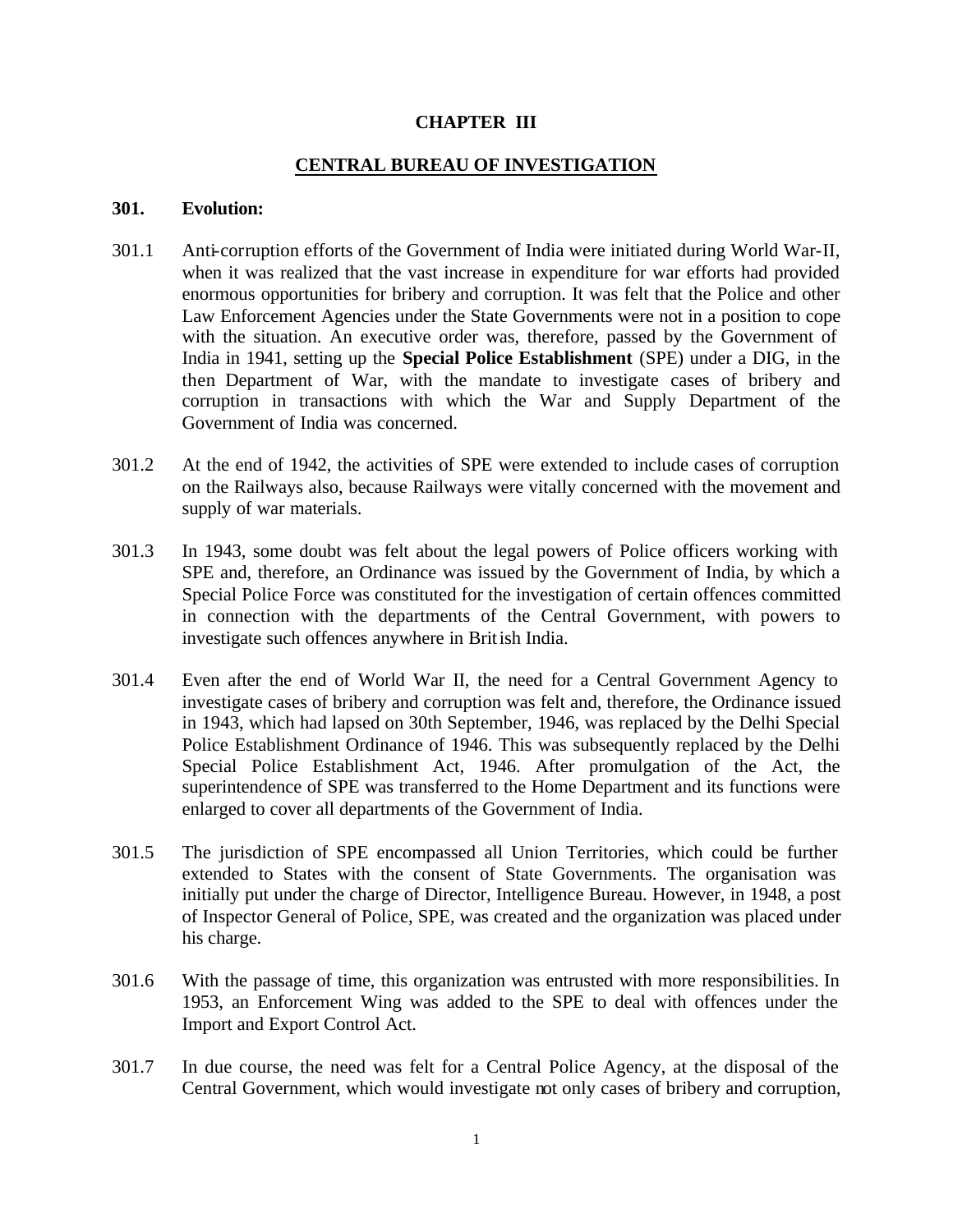but also those of breach of Central fiscal laws, major frauds, crimes on the high seas, crimes on the Airlines and serious crimes committed by organised gangs and professional criminals. Therefore, the Government of India set up the **Central Bureau of Investigation** by a resolution dated 1st April, 1963, with the following six divisions:

- (i) Investigation & Anti- Corruption Division (Delhi Special Police Establishment)
- (ii) Technical Division
- (iii) Crime Records and Statistics Division
- (iv) Research Division
- (v) Legal and General Division
- (vi) Administration Division
- 301.8 The Investigation & Anti Corruption Division (Delhi Special Police Establishment) was entrusted with the responsibility to investigate and prosecute :
	- (i) Cases in which public servants under the control of the Central Government are involved either by themselves or along with State Government servants and/or other persons.
	- (ii) Cases in which the interests of the Central Government, or of any public sector project or undertaking, or any statutory corporation or body set up and financed by the Government of India, are involved.
	- (iii) Cases relating to breach of Central Laws e.g. Import and Export Control Orders, Foreign Exchange Regulation Act, Official Secrets Act,etc.
	- (iv) Serious cases of cheating or fraud relating to the Railways, and Posts & Telegraphs Department,
	- (v) Crime on the High Seas and Airlines
	- (vi) Serious cases in Union Territories, particularly those by professional criminals.
	- (vii) Serious cases of fraud, cheating and embezzlement relating to Public Joint Stock Companies.
	- (viii) Other cases of a serious nature, when committed by organised gangs or professional criminals, or cases having ramifications in seve ral States and Union Territories. These cases were to be taken up only at the request of or with the concurrence of the State Governments/Union Territories concerned.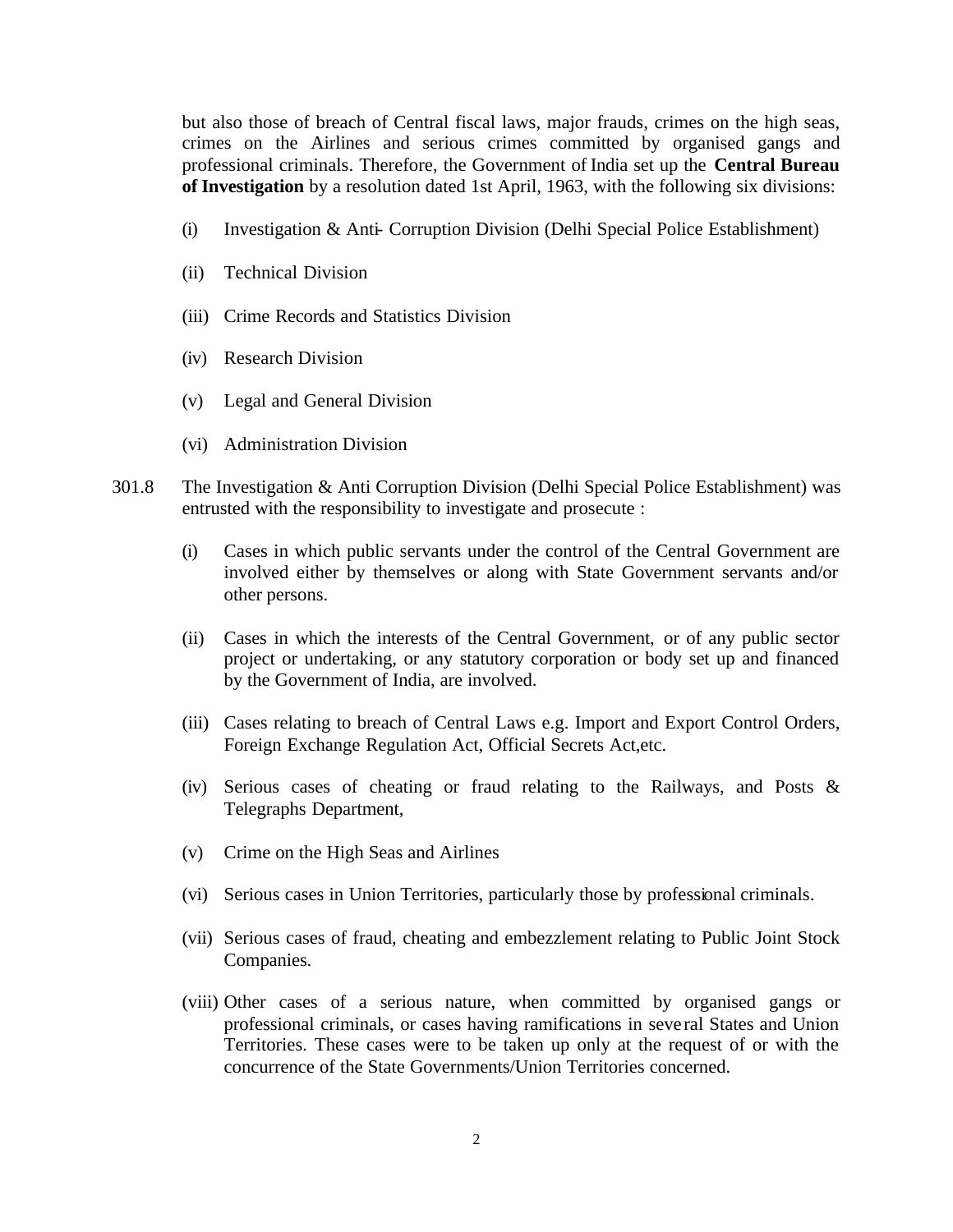- 301.9 This division was also expected to collect intelligence about corruption in public services and projects and undertakings in the public sector.
- 301.10 With time, the scope of CBI's operations increased, as new areas of crime emerged. This led to addition of new divisions and wings.

#### **302. Present structure, jurisdiction & functions of CBI:**

- 302.1 At present, CBI has the following Divisions:-
	- 1. Anti Corruption Division
	- 2. Economic Offences Division
	- 3. Special Crimes Division
	- 4. Directorate of Prosecution/ Legal Division
	- 5. Administration Division
	- 6. Policy & Coordination Division
	- 7. Central Forensic Science Laboratory
- 302.2 CBI derives its power of investigation from the Delhi Special Police Establishment (DSPE) Act, 1946. As per section 2 of the Act, DSPE has the jurisdiction to investigate offences in Union Territories only. However, its jurisdiction can be extended by the Central Government to other areas, including Railways and States. As per section 3 of the Act, the Special Police Establishment is authorised to investigate only those cases, which are notified by the Central Government in the Official Gazette from time to time. Besides notifying offences under 69 Central and 14 State Acts, 231 offences under the Indian Penal Code have also been notified by the Central Government in this regard. Cases under the Prevention of Corruption Act, 1988, are investigated by CBI under the superintendence of the Central Vigilance Commission.
- 302.3 Director, CBI, as Inspector General of Police, Delhi Special Police Establishment, is responsible for the administration of the organisation. He has been provided security of tenure of two years by the CVC Act, 2003. The CVC Act also lays down the mechanism for selection of Director, CBI, and other officers of the rank of SP and above in CBI.
- 302.4 CBI functions under the Department of Personnel, Ministry of Personnel, Pension & Public Grievances, Government of India. The following broad categories of criminal cases are handled by the CBI:
	- 1. Cases of corruption and fraud committed by public servants of all Central Government Departments, Central Public Sector Undertakings and Central Financial Institutions.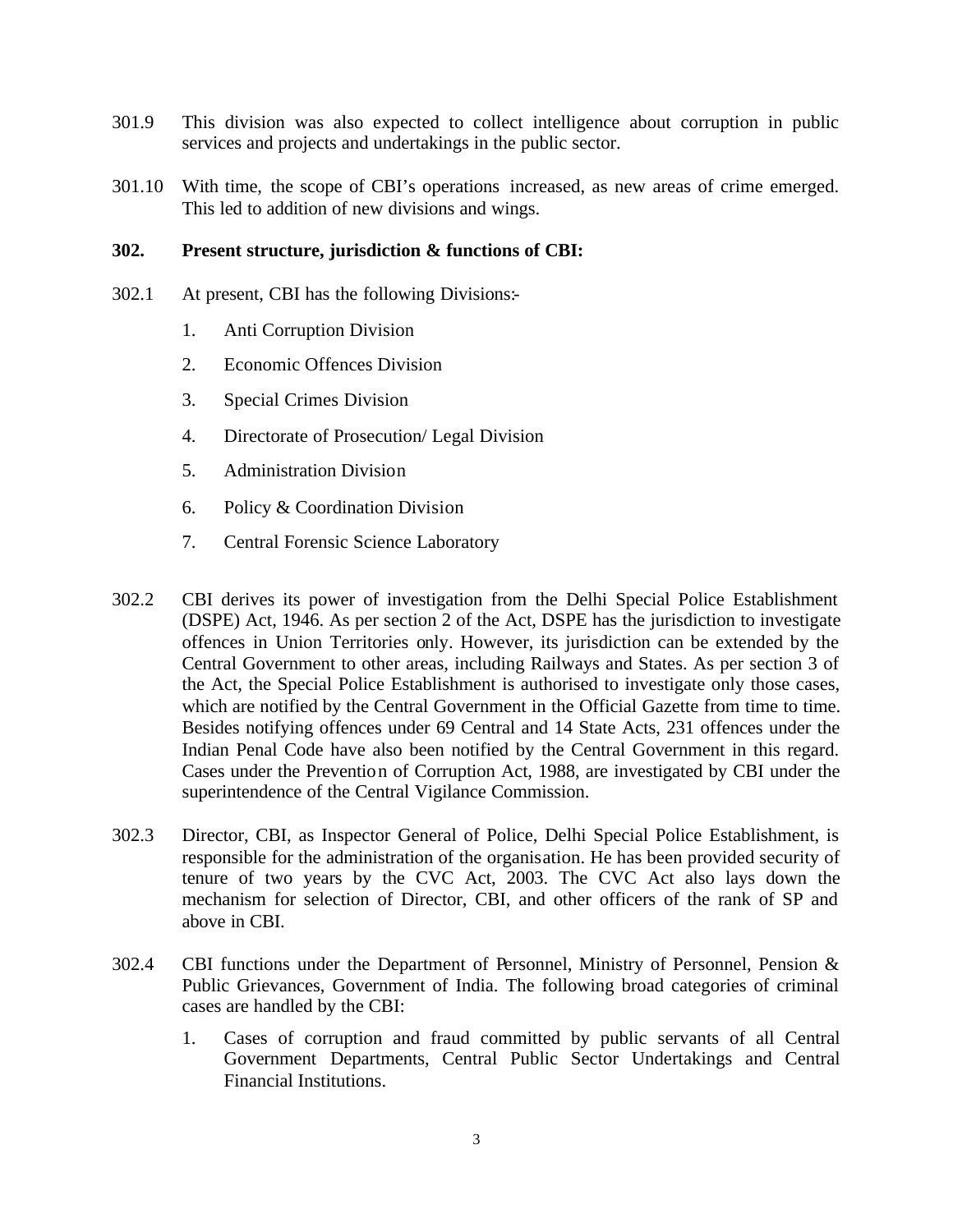- 2. Economic crimes, including bank frauds, financial frauds, Import, Export & Foreign Exchange violations, large-scale smuggling of narcotics, antiques, cultural property and smuggling of other contraband items, etc.
- 3. Special Crimes, such as cases of terrorism, bomb blasts, sensational homicides, kidnapping for ransom and crimes committed by the mafia/ underworld.

# **303. Investigation by CBI:**

- 303.1 Investigation is taken up by CBI on the basis of information collected from its own sources, or obtained from the members of the public or from public servants, or cases referred to them by CVC and administrative authorities.
- 303.2 CBI has to take the Head of the concerned Department/Office into confidence, before taking up any inquiry or soon after starting the inquiry, as per circumstances of the case. This stipulation also applies in case of a search at the premises of an officer. As regards officers of the rank of Joint Secretary, or above, in the Central Government, CBI has to consult the Secretary of the concerned Ministry/Department (Concerned Board Member) before taking up any inquiry, including ordering search – no inquiry can be initiated without concurrence of the Secretary. This is commonly known as the **'Single Directive'.** (However, in cases of search, when there is no time for such consultation, the Secretary should be immediately informed of the proposal to search the premises of the concerned officer). In case of difference of opinion, the Director, CBI may refer the case to the Secretary, Ministry of Personnel, Public Grievances and Pensions for decision. However, if it is necessary to examine the officer with regard to an inquiry against another officer, then the CBI can examine him without consultation with or concurrence of the Secretary of the Ministry/Department.
- 303.3 In case the available information appears to require verification before formal investigation, a **preliminary enquiry** (**PE**) is made. If the PE reveals some substance in the allegations, then a **regular case (RC**) is registered for formal investigation, under Section 154 of the Criminal Procedure Code. In case the information appears to have enough substance, then an RC is registered straightaway. When a case is taken up for PE or RC, a copy of the PE registration report or the first information report (FIR), as the case may be, is sent by the CBI to the Head of the concerned Ministry/Department. In the case of gazetted officers, a copy of the FIR is also sent to CVC.
- 303.4 The results of investigation of the PE and/or RC would be one of the following:
	- (a) The results are grave enough to launch prosecution in such cases, sanction for prosecution will be processed. This aspect has been dealt with in detail under Para 212 of the Vigilance Manual.
	- (b) Sufficient evidence may not be available to launch prosecution but facts of the case may warrant departmental action – in that case, CBI will forward its report to CVC and the concerned Department/Ministry (in case of gazetted officers), and to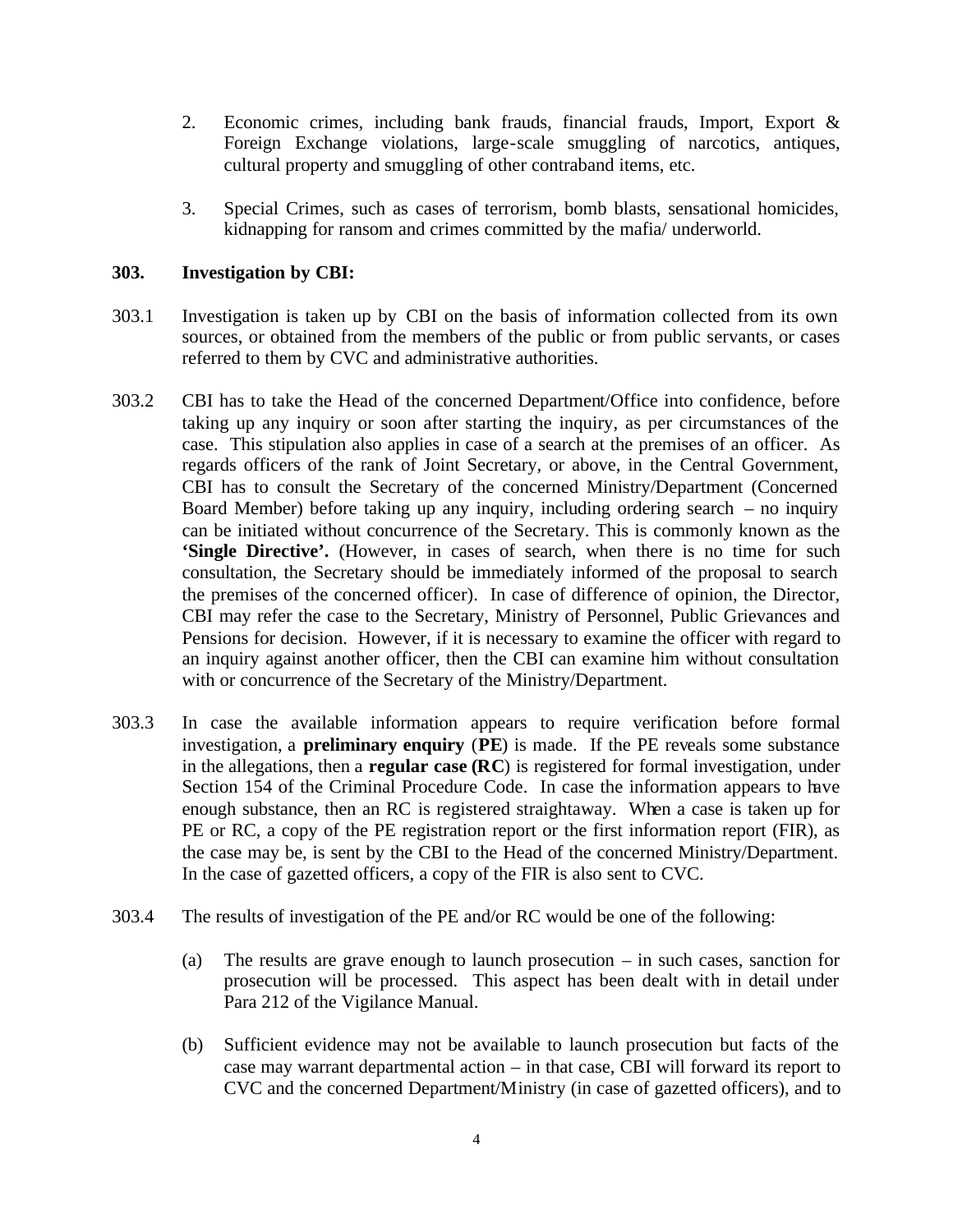the concerned Department/Ministry only (in case of non-gazetted officials). Details are spelt out in Para 313 of the Vigilance Manual.

- (c) No irregularity is observed CBI decides to close such cases and advises CVC and the concerned Department/Ministry (in case of gazetted officers), and the concerned Department/Ministry only (in case of non-gazetted officials) about it.
- 303.5 The administrative authorities also receive complaints/information regarding alleged irregularities of public servants working in their jurisdiction. These authorities have to decide whether the allegations should be looked into departmentally or by the CBI. As a general rule, trap cases, allegations involving offences of bribery, corruption, forgery, cheating, criminal breach of trust, falsification of records, cases involving outsiders or other serious criminal offences or those requiring expert Police Investigation (such as cases of possession of disproportionate assets or cases in which a number of nonofficial witnesses are to be examined) should be referred to the CBI for investigation. A prompt reference is necessary in such cases to safeguard against the possibility of a suspect officer tampering with or destroying incriminating evidence against him.
- 303.6 Once a case is referred to and taken up by CBI for investigation, further investigation must be left to CBI. Parallel departmental investigation should be avoided. Further action by the Department should be taken on completion of investigation by CBI, on the basis of their report.

## **304. Co-operation with CBI:**

Administrative authorities are expected to cooperate fully with CBI, especially with regard to the following aspects:

#### **(a) Records**

Utmost cooperation is required in the matter of supplying necessary records. In case of **other than classified records**, the Head of Department should ensure that the SP/CBI or his authorized representative is shown all relevant records. In case CBI asks for original documents, this should be ordinarily made available, while keeping in view that day-to-day departmental work is not hampered – if required, the departmental authority may keep an attested or photostat copy of these documents. Records should be made available promptly – within 15-30 days of receiving CBI's request –in order to avoid delay in CBI's investigations. If it is not possible to hand over records within a month owing to some special reasons, then the matter should be brought to the notice of CBI by the authority which has the records, specifying reasons for such delay. The authority should also inform the Chief Vigilance Officer of the concerned Ministry.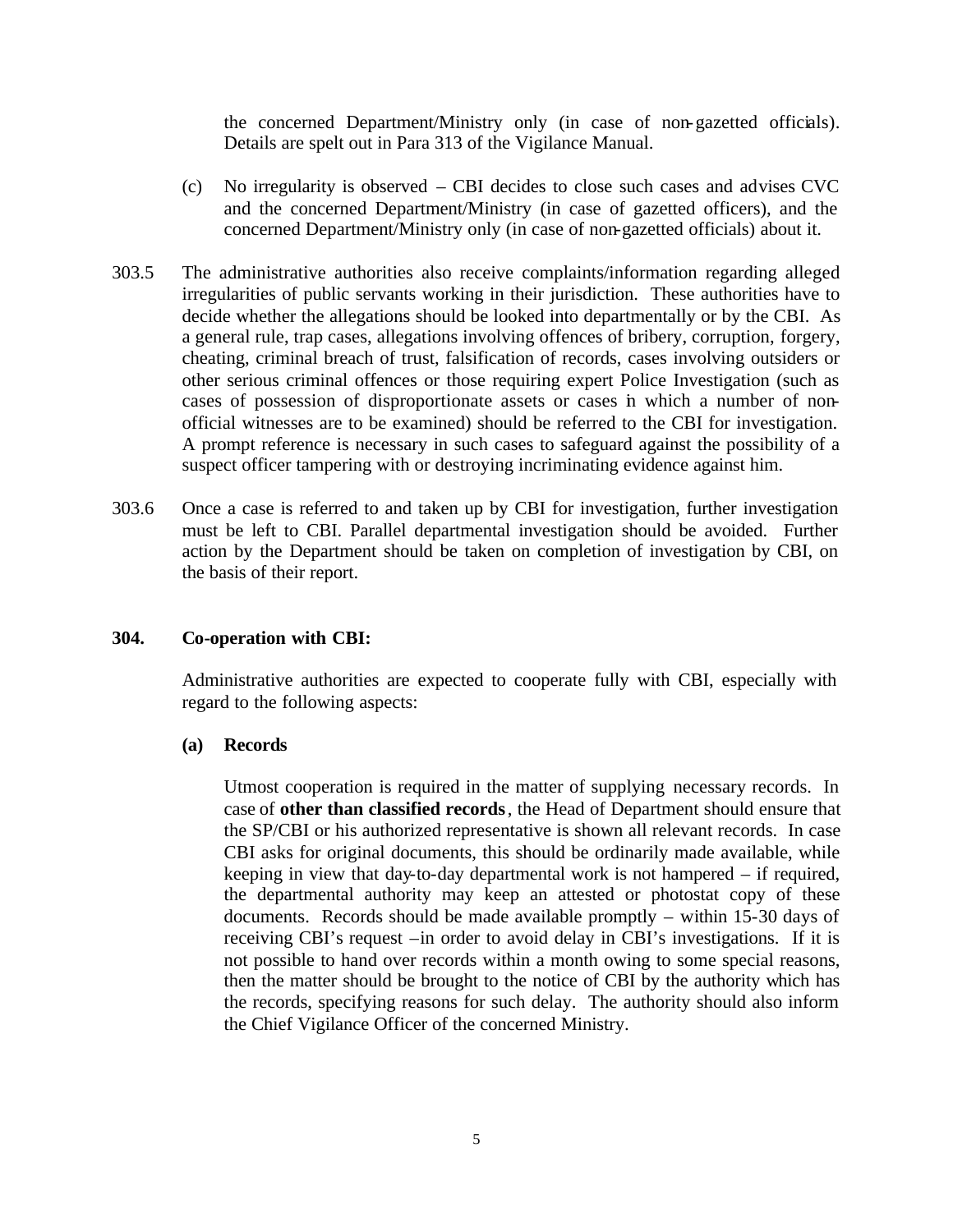In case of **classified/graded documents/records,** sanction of the competent authority to release these documents should be obtained promptly by the concerned administrative authority. Then, the following guidelines should be adhered to:

- (a) Top secret documents should be handed over only to gazetted officers of CBI (it may be noted that inspectors of CBI are not gazetted officers).
- (b) Secret and confidential documents should be given to gazetted officers of CBI or an inspector of CBI, if he is specially authorized by SP/CBI for this purpose.
- (c) A temporary receipt should be obtained whenever any graded document is handed over to an officer of CBI, who will be asked to comply with provisions of Para 27 (a, b, c  $\&$  e) of the pamphlet, Classification and Handling of Classified Documents, 1958.
- (d) The originator of the graded documents/record should also be informed.
- (e) Where original documents cannot be made available to the Investigating Officer, he should be given photostat/attested copies, along with a certificate by an officer that the original documents are in safe custody, out of the reach of the suspect official and that these will be produced whenever required.

#### **(b) Witness**

If the CBI requests for the presence of any official for examining him during an investigation, the administrative authority should direct him accordingly. If it is not possible for him to be present on the specified date and time, then the administrative authority should inform CBI about it and direct the official to appear before CBI at the earliest opportunity. The CBI ordinarily examines a gazetted officer at the place where he is posted, unless he has to be shown a number of documents, the movement of which is considered hazardous.

#### **(c) Accommodation, communication and transport facilities**

The investigating officers of CBI should be provided with suitable accommodation in Rest Houses on payment, as applicable in case of officers on duty. They should also be provided with transport and communication facilities at extant rates.

#### **305. Action to be taken when bribe is offered:**

305.1 Occasions may arise when a public servant is offered or is likely to be offered bribe. It is not enough for him to refuse the bribe and later report the matter to higher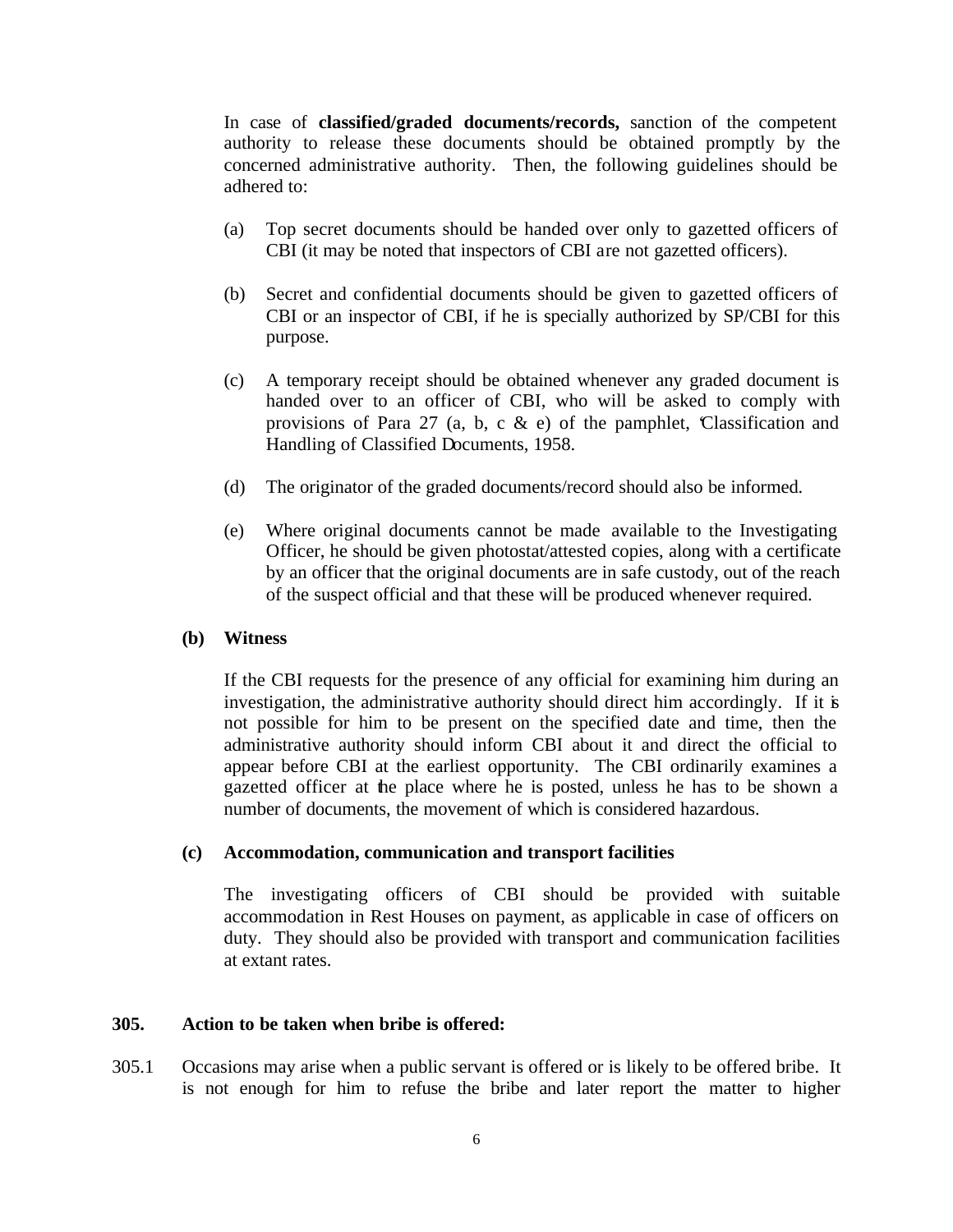authorities. When he suspects an offer of bribe, he should tactfully postpone meeting the bribe-giver and contact SP/CBI, or SP/senior most police officer of his district, for laying a trap. The Head of the Department should also be informed about it. If it is not possible to lay a trap, the bribe-giver may be detained for sometime and any person (s) who are readily available may be requested to witness the transaction and overhear the conversation between the bribe-giver and the public servant.

305.2 The Head of the Department should maintain an impartial position. He should not act as an agent of the CBI, either by arranging for money or by being a witness to the transaction.

#### **306. Trap cases:**

- (a) Whenever CBI desires to lay a trap for a public servant who is expected to accept a bribe, it will give prior information to the concerned Head of the Department/Office. In case circumstances do not permit, CBI will furnish details of the case to the Head of the Department/Office immediately after the trap.
- (b) During the trap, it is essential that responsible and impartial person(s) witness the transaction and/or overhear the conversation of the suspect public servant. All public servants, particularly gazetted officers, should assist and witness a trap, whenever they are approached by the CBI to do so. Refusal to assist or witness a trap will be regarded as breach of duty, making the officer liable to disciplinary action. On the request of CBI, the Head of the Department/office will depute a suitable person(s) to be present at the scene of the trap.
- (c) The Government servants who are caught accepting a bribe in a trap case by the CBI/Police should invariably be placed under suspension. The total period of suspension will not exceed 6 months in normal circumstances.
- 306.1 **Revocation of Suspension:** Suspension may be revoked after a maximum period of 6 months from the date on which the official is placed under suspension, subject to the following conditions:
	- (i) CBI should be consulted about the proposed revocation of suspension, well before expiry of the period of 6 months.
	- (ii) Where the proceedings (Court/Disciplinary) lodged against the public servant are not likely to be concluded shortly, say within 2 to 3 months.
	- (iii) Where delay in finalization of proceedings is not attributable to the charged officials.
	- (iv) After the official's suspension is revoked, he should be transferred to a place which is sufficiently far-off from the place where he was trapped, so that he does not hamper the proceedings.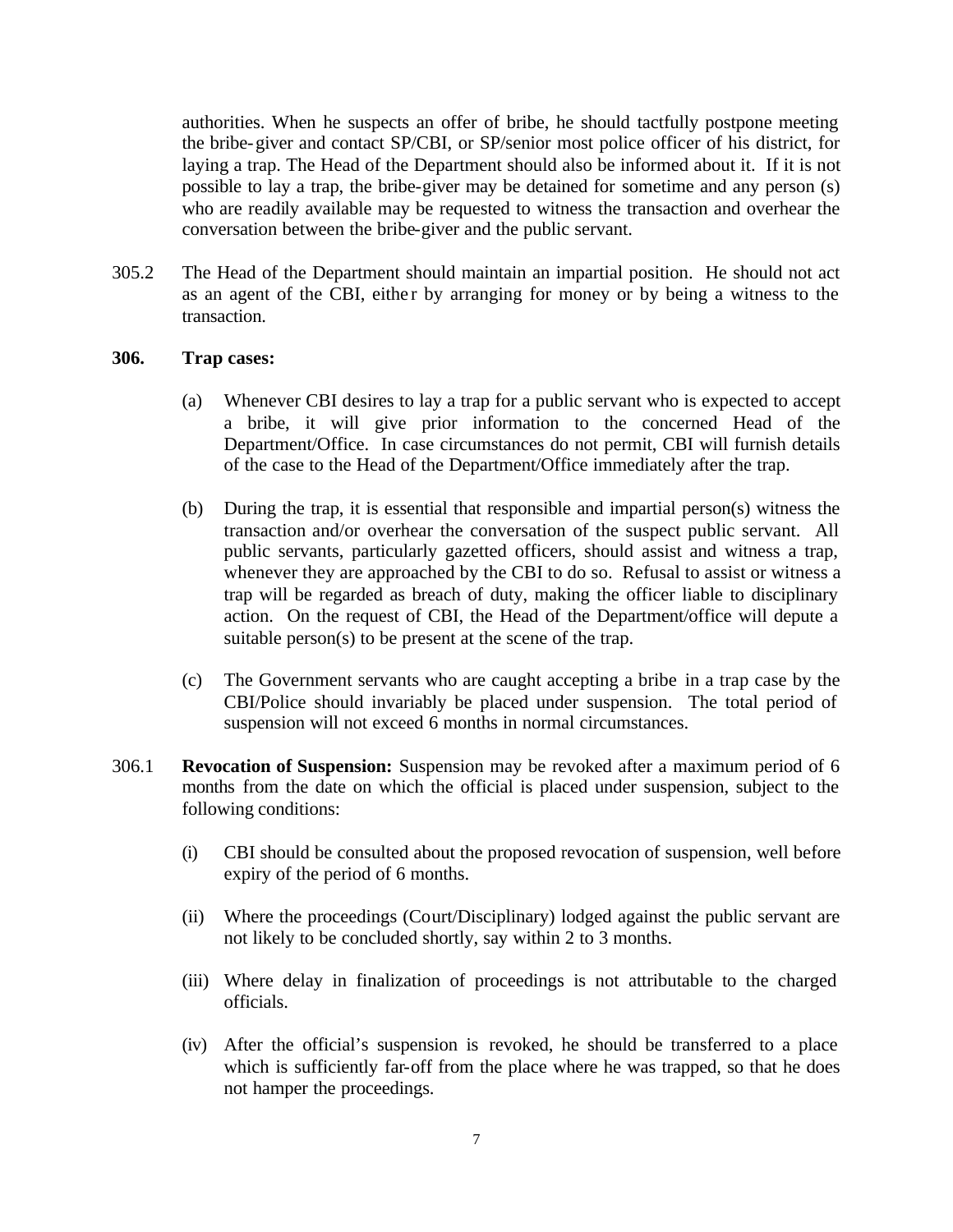- (v) This will apply to all Railway Servants, gazetted or non-gazetted. The cases of revocation of suspension in case of gazetted officers only need to be referred to Railway Board for decision.
- 306.2 The revocation of suspension in case of gazetted officers involved in CBI trap cases may, however, be done with the approval of **Board** after satisfying the conditions mentioned above.

#### **307**. **Departmental Trap cases - Procedure & Guidelines:**

- 307.1 The Railway Vigilance department also carries out decoy checks. These checks require careful planning, selection, execution and documentation for success. The need for a very good information network and regular flow of information from the field cannot be over emphasized, for it is only this that leads Vigilance to the right person at the right time.
- 307.2 The spot for the trap should be selected very carefully after thorough ground work. If one has studied the field conditions well, then one would know which are the vulnerable locations and who are the regular extorters. For example, checks on booking windows are most rewarding when there is a huge rush at the windows and the booking clerks help themselves to extra cash by way of keeping the change, dropping of cash etc. Similar would be the case in an overflowing train during the vacation period.
- 307.3 The selection of the decoy has also to be done very carefully. If he is a Government Servant, he should have a clear past and should not have any enmity against the person who is to be trapped. If the decoy is a non-Government person, then he should be adequately informed of the purpose of this trap. The decoy should be one who would always stand with the Vigilance agency under all circumstances and not be bought over or pressurized by the trapped person. He would have to be told before-hand that his commitment in the case would last a long while, he would face cross examination in the subsequent inquiry process and, hence, should be willing to cooperate with the Vigilance till the very end.
- 307.4 In addition, the Investigating Officer/Inspector should immediately arrange one or more officials (gazetted or non-gezetted or a combination of gezetted & non-gazetted) to act as independent witness/witnesses. It is imperative that all Railway employees should assist and witness a trap, whenever they are approached by the Vigilance branch. Refusal to assist or witne ss a trap without sufficient reason can be construed as breach of duty, making the person liable to disciplinary action.
- 307.5 Proper execution of the trap is very important. The following important points should be kept in view: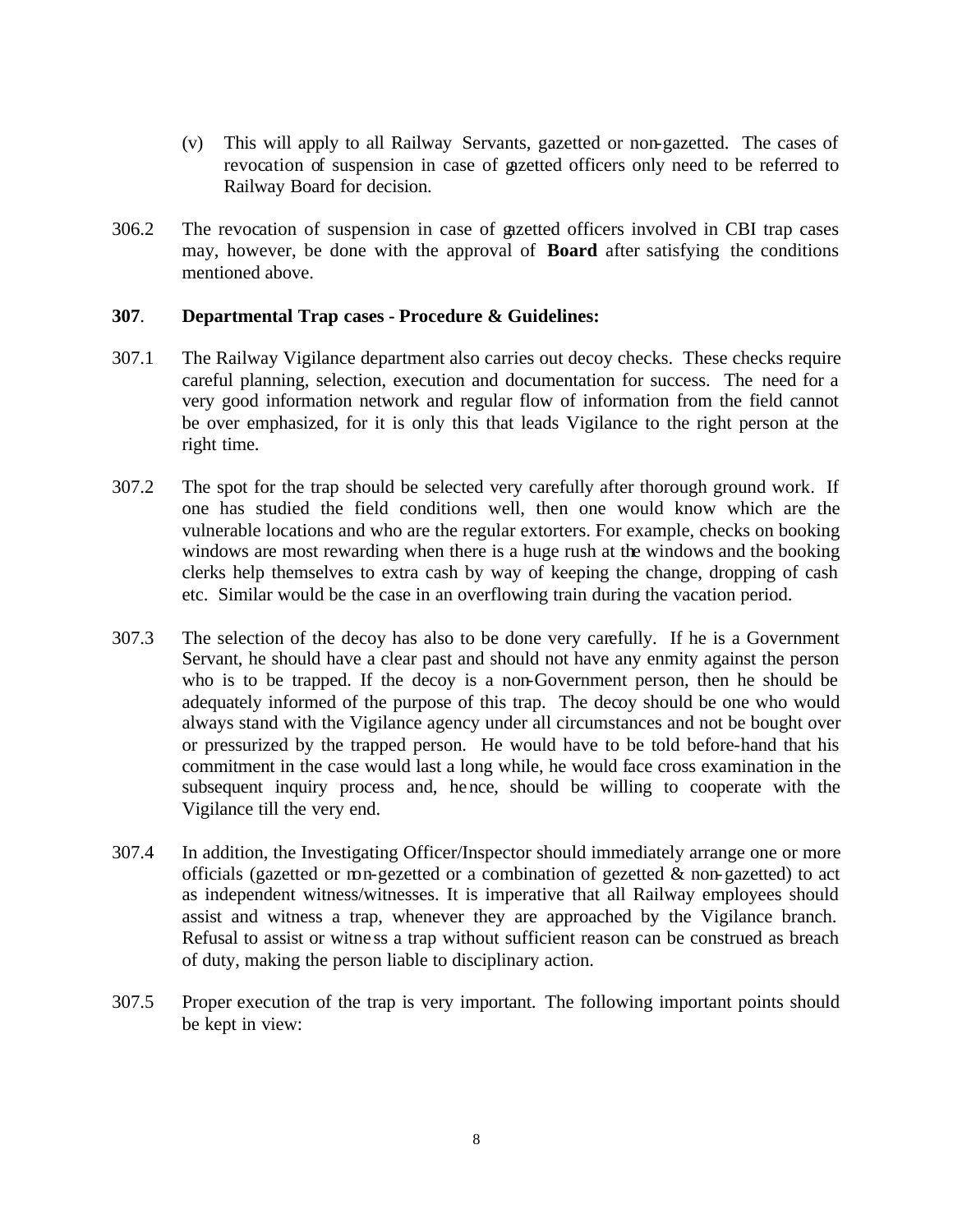- (i) One or more responsible and impartial witness/witnesses must hear the conversation, which should establish that the money was being passed as illegal gratification. This would squarely meet the likely defence of the accused that the money was actually received as a loan or something else.
- (ii) The transaction should be within the sight and hearing of the independent witness/witnesses.
- (iii) There should be an opportunity to catch the culprit red-handed immediately after the bribe money has changed hands so that the accused may not be able to get rid of it.
- (iv) The witnesses selected should not have appeared as witnesses in earlier cases of the department. It is safer to take as witness a Government employee who belongs to some other department.
- (v) It is preferable to take a written complaint from the decoy. The complainant must specifically give the name of the person receiving the money, motive for receipt, the actual amount, date, time and place of the transaction.
- 307.6 Prior to the trap, the decoy should present the money, which he will give to the target officer/employee as bribe money on demand. A memo should be prepared by the investigating officer/inspector in the presence of the independent witnesses and the decoy indicating the numbers of the Government Currency (GC) Notes for legal and illegal transactions. This memo should be signed by the decoy, independent witness/witnesses and the investigating officer/inspector. Another memo, for returning the GC notes to the decoy, should be prepared for paying the bribe to the delinquent employee on demand. This memo should also be signed by the decoy, witnesses and the investigating officer/inspector.
- 307.7 At the time of the check, the independent witness/witnesses should take up position in such a place where they can see the transaction and also hear the conversation between the decoy and the delinquent employee, so as to satisfy themselves that money was demanded, given and accepted as bribe.
- 307.8 After money has been passed by the decoy to the delinquent employee as bribe, the investigating officer/inspector should disclose his identity and demand, in the presence of witnesses, to produce all money including private, Railway and bribe money. Then, the total money produced should be verified from relevant records and a memo be prepared for seizure of money. The recovered notes should be kept in an envelope, sealed in the presence of the witness, decoy, the accused and his immediate superior, who should be called as witness, in case the accused refuses to sign the recovery memo and sealing of notes in the envelope. It is crucial to seize supporting relevant documents immediately after the trap.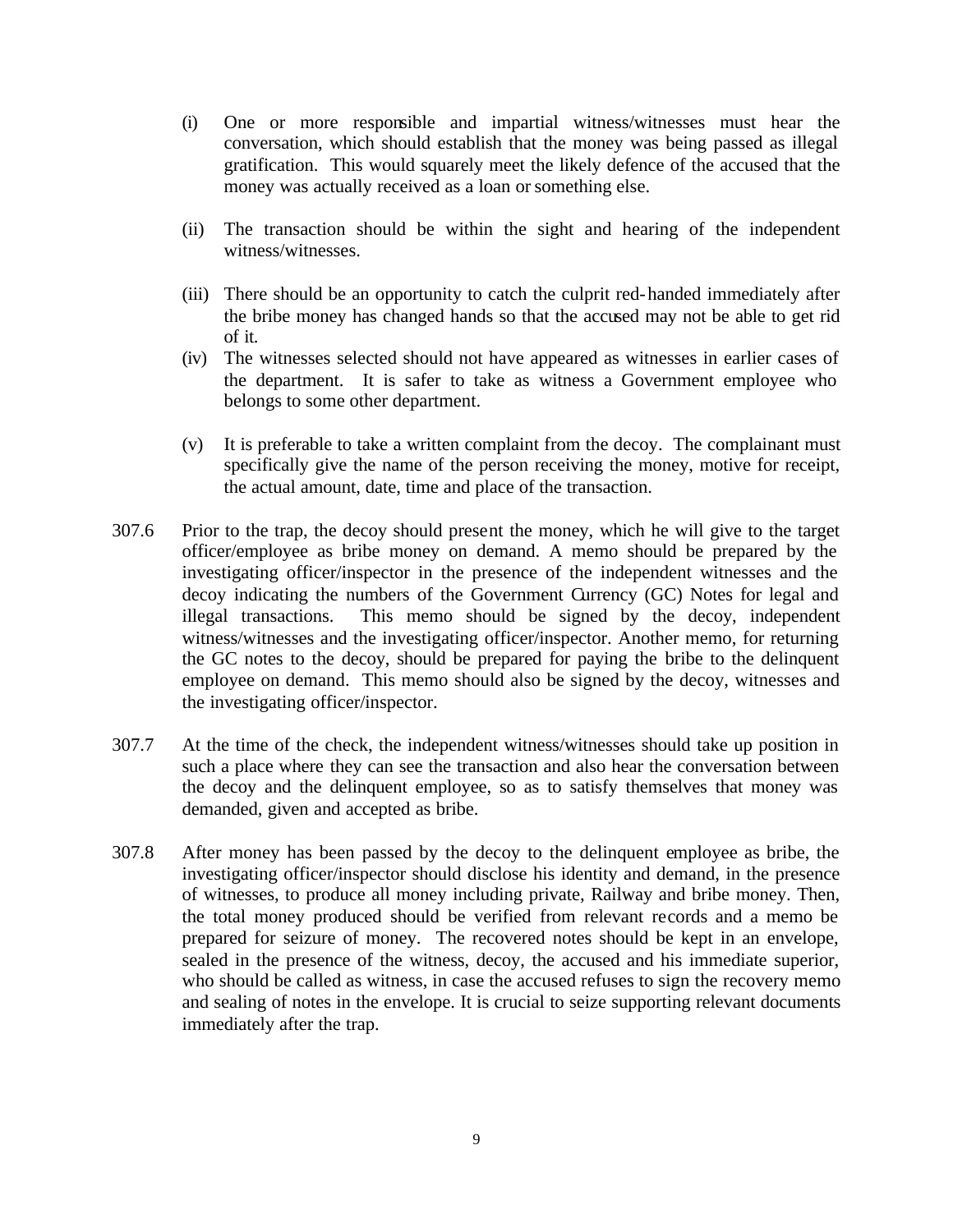- 307.9 A site plan should also be prepared indicating the important features of the trap, namely, where the trap was laid, the position of witnesses, the delinquent official, the position of decoy and the relative distance from each other.
- 307.10 It is essential to follow the due procedure in cases of decoy checks. Procedural lapses enable the accused to get the benefit of doubt in the inquiry proceedings. Several cases of decoy checks have finally not resulted in the desired punishment on the employee because of these lapses.
- 307.11 It is essential that a successful decoy check should be followed to its logical conclusion, namely - the issue of a major penalty charge sheet which should eventually entail imposition of penalties of compulsory retirement, removal or dismissal from service. Rule 6 of the RS(D&A) Rules specifies dismissal/removal for proven cases of bribery & corruption. The disciplinary authority should not take up a position of misplaced sympathy for people who don't deserve it. If not, then the message that is conveyed to delinquent employees - present and potential - is that 'anything goes' (*sab chalta hai*) and they can get away with just about anything. The Executive and Vigilance wings need to cooperate in making the tool of decoy checks a very effective deterrent to the wrongdoer, and not take up a confrontationist approach which would ultimately benefit him.

#### **308. Transfer of an officer on the request of CBI:**

- 308.1 CBI may request for the transfer of a public servant when it is investigating serious charges against him. This recommendation is made when it is absolutely necessary for the purpose of investigation. CBI specifies reasons for the request, which is made by an officer, not lower in rank than SP.
- 308.2 When the concerned Department has administrative difficulties in meeting this request, then the matter should be discussed and settled at the local level. However, if differences remain, then discussion should be done at a higher level. If differences still persist, then the matter should be discussed by the Administrative Ministry with the Joint Secretary, Administrative Vigilance Division, Department of Personnel.
- 308.3 Such transfers should be tackled by balancing the need for discretion on the part of the concerned Ministry and facilitating smooth investigation by CBI.

## **309. Assistance to CBI by Technical Officers:**

CBI may require assistance of technical officers, e.g. engineers, accountants etc., in cases which are of technical nature. The concerned Administrative Ministry/Department/Undertaking should fully cooperate with CBI in this matter, when a request is received from it. In the Vigilance Department of Indian Railways, separate Vigilance Cells exist to deal with matters pertaining to Engineering, Traffic, Stores, Accounts and Mechanical Engineering – personnel of these cells should assist the CBI, when asked to do so. CBI also takes the assistance of the Chief Technical Examiners'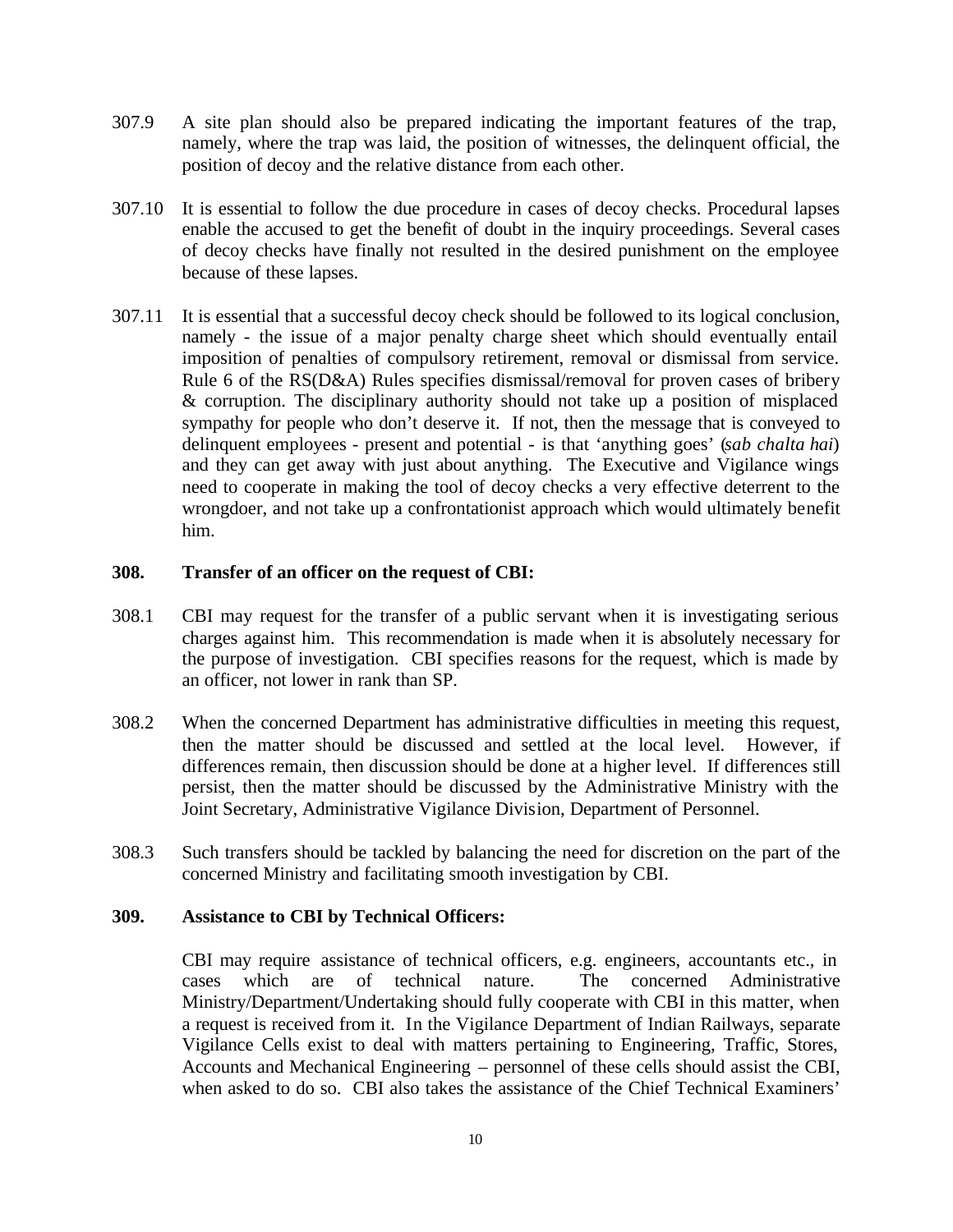Organization, which functions under the CVC, in cases of Civil & Electrical works, and Stores purchase contracts.

## **310. Suspension:**

- 310.1 CBI may recommend to the concerned Disciplinary Authority, either during the course of investigation or while suggesting prosecution/departmental action, that the suspect officer may be suspended. A decision in this matter should be taken after careful examination of the case. Public interest should be the sole guiding factor and the Disciplinary Authority should take into account all relevant factors before deciding whether or not to suspend the official. However, it may be appropriate to place a Government servant under suspension in the following conditions:
	- (i) Where continuance in office of the Government servant will prejudice the investigation, trial or inquiry (e.g. apprehended tampering with witnesses or documents);
	- (ii) Where the continuance in office of the Government servant is likely to adversely affect discipline in his office;
	- (iii) Where the Government servant is involved in a public scandal and it is necessary to place him under suspension to demonstrate the policy of the Government to deal strictly in such matters;
	- (iv) Where serious allegations have been made against the Government servant, and the preliminary inquiry has revealed a *prima-facie* case against him, that would justify his prosecution or major penalty departmental proceedings, and where the proceedings are likely to end in his conviction and/or dismissal, removal or compulsory retirement from service.
- 310.2 Suspension may also be desirable in certain cases of misdemeanor, for example, moral turpitude, embezzlement or misappropriation of Government money, possession of disproportionate assets, misuse of official powers for personal gain, serious dereliction of duty resulting in considerable loss to the Government, desertion of duty, refusal or deliberate failure to carry out orders of superior officers, etc.

# **311**. **Prosecution:**

Prosecution should be the general rule in cases of bribery, corruption or other criminal misconduct, or cases involving substantial loss to public funds, which are found fit to be sent to Court after investigation. Details of sanctioning prosecution have been spelt out in Para 212 of the Vigilance Manual.

# **312. Withdrawal of prosecution:**

312.1 Once a case has been lodged in a Court for prosecution, it should be allowed to proceed to its logical end. However, the investigating agency or the public prosecutor can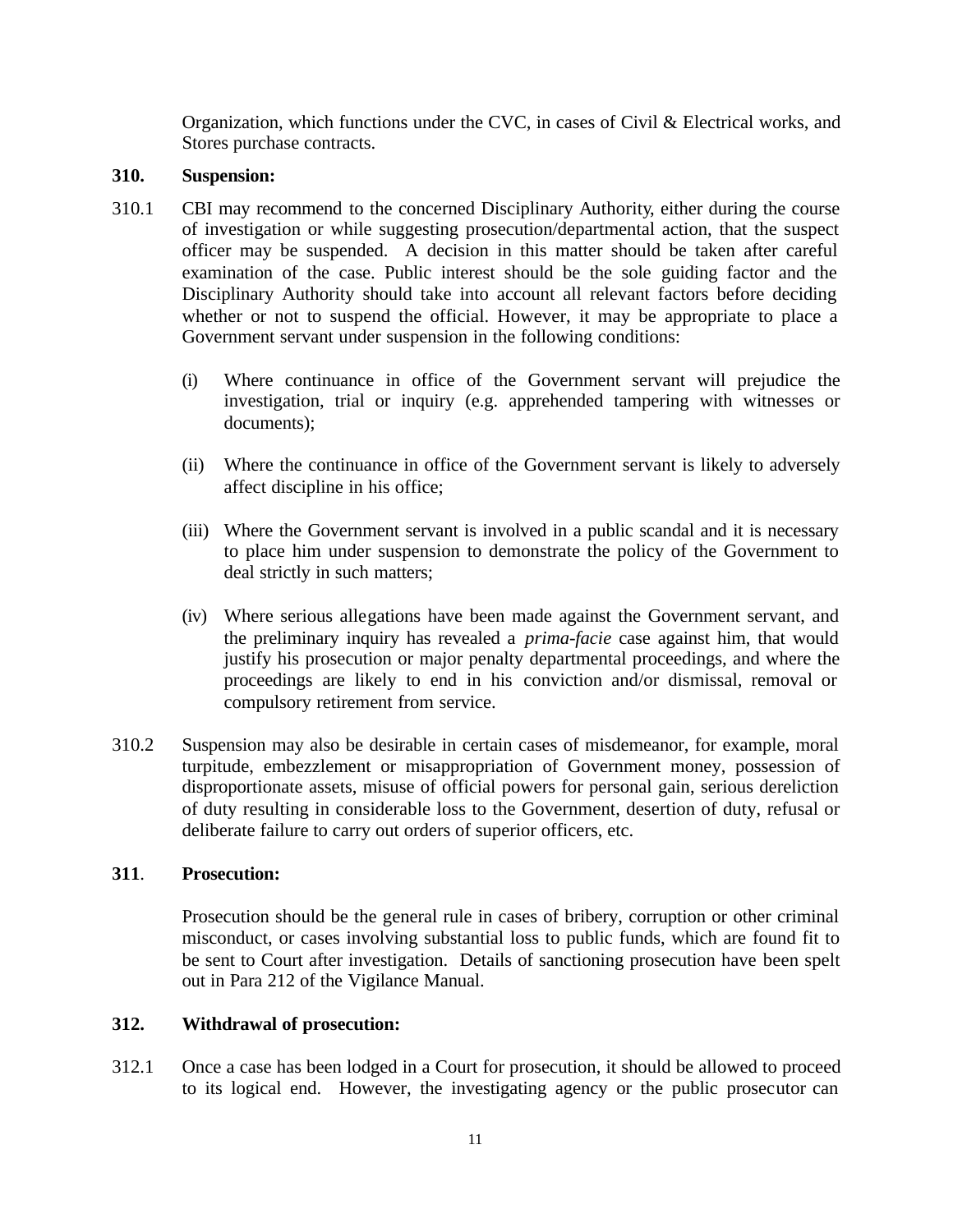initiate a proposal for withdrawal of prosecution for some legal reasons. In such cases, the Ministry of Law should be consulted and its advice accepted.

- 312.2 The accused can also request for withdrawal of prosecution. This request should generally not be entertained, except when certain fresh facts have arisen or attention is drawn to hitherto unnoticed facts, which might alter the contours of the case. The Ministry of Law should be consulted in such cases.
- 312.3 In cases in which prosecution was sanctioned on the advice of CVC, the Commission should be consulted again before the matter is referred to the Law Ministry.
- 312.4 Rule 7 of the Government of India (Transaction of Business) Rules, read with item (g) of the  $2<sup>nd</sup>$  Schedule to these Rules, provides that any proposal to withdraw prosecution (which was instituted by the Government of India) in contravention of the competent legal advice (i.e. advice of the Ministry of Law), should be brought before the Cabinet.

# **313. Departmental Action:**

## **CBI's investigation report recommending departmental action**

- 313.1 In cases where the available evidence is insufficient for criminal prosecution and offences are less serious, the CBI forwards its investigation report to the concerned Ministry/Department, recommending Regular Departmental Action (RDA).
- 313.2 In case of **gazetted officers**, one copy of the report, along with copies of relied upon documents (or their gist/extracts), is sent by CBI to CVC. The CBI also sends copies of the report to Railway Board and to GM (Vigilance) of the concerned Zonal Railway. The Railway Board has to furnish its comments on the report to CVC within one month. In such cases, the Zonal Railway should furnish its comments to Railway Board within 15 days, along with relevant service particulars of all the concerned officers. CVC examines the report, as well as Railway Board's comments, and advises Board about the action to be taken. No further departmental fact-finding should normally be necessary in such cases. If Board's comments do not reach CVC within the stipulated time frame, then CVC can tender its advice on the basis of documents available with it. If there are any special circumstances, then Board can approach CVC for extension of the time-limit for furnishing its comments.
- 313.3 In case of **non-gazetted officials**, CBI forwards its report to the concerned Disciplinary Authority. No further departmental fact- finding should normally be necessary in such cases. However, should any clarification/additional information be required, CBI may be requested to furnish it.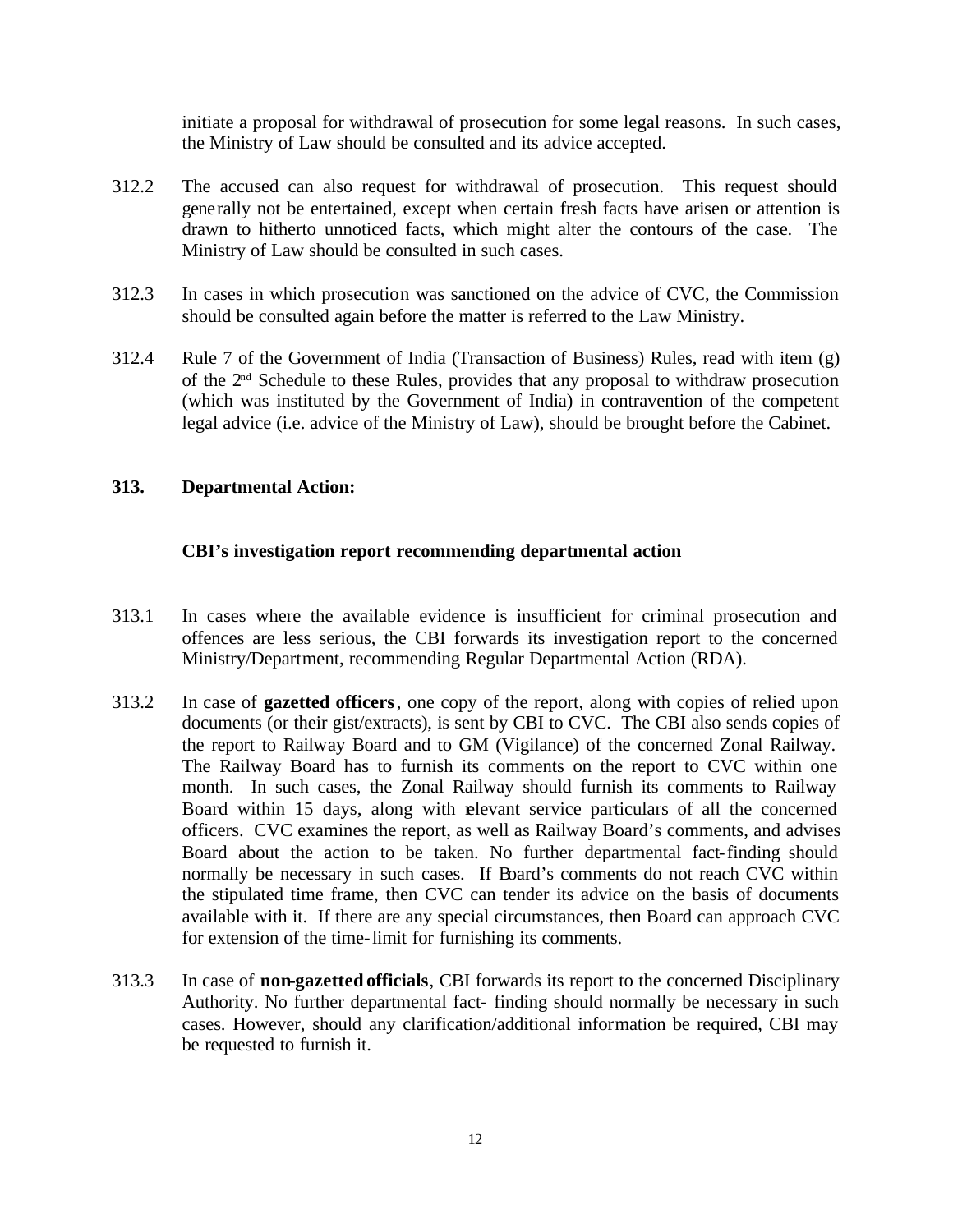313.4 The CBI's report is a confidential document and should not be produced before the Inquiry Officer or a Court of Law. Privilege can be claimed in a Court of Law under Section 123/124 of the Evidence Act. No direct reference should be made about the CBI's report in the statements/affidavits filed in the Courts of Law. Reference to these statements/affidavits may be restricted to the material which is contained in the charge sheet served on the accused public servant.

#### **314. Supply of documents by CBI to the Disciplinary Authority:**

In order to avoid delay in initiating action on CBI's report, the concerned SP/CBI sends the Relied Upon Documents to Railway Board in cases involving gazetted officers, and to the Chief Vigilance Officer of the concerned Zonal Railway in cases against nongazetted officials, as soon as CBI's report is dispatched to the Railway Board/Zonal Railway. Ordinarily, these are original documents, with CBI keeping photostat copies thereof. However, in case the CBI does not wish to part with the original documents, it sends attested copies of these documents, or their extracts or a gist of their contents. In case the disciplinary authority wishes to see the original documents, CBI may be requested to make them available for inspection. In case these documents are not capable of being copied or of getting a gist prepared, the disciplinary authority may inspect these documents in consultation with CBI. In case certain documents, required for the RDA, are held up in a Court of Law, CBI will persuade the Court to part with the documents temporarily or to give photostat copies thereof. However, if this is not possible and if the accused public servant insists on seeing the original documents, then the possibility of inspecting these documents in the Court should be examined, in consultation with CBI.

## **315. Draft charge sheet:**

In cases where RDA is recommended by CBI, its investigation report is accompanied by the draft Articles of Charges, statement of imputations, list of relied upon documents and witnesses. A copy of the charge sheet, as served on the charged official, will be endorsed to CBI. This will enable the Presenting Officer of CBI to acquaint himself with changes, if any, made in the charge sheet.

## **316. Appointment of Presenting Officer:**

- 316.1 In cases of RDA on CBI's recommendation, the Disciplinary Authority should appoint the officer nominated by CBI as the Presenting Officer (PO) simultaneously with the appointment of the Inquiry Officer (IO), in order to avoid delays. The investigating officer should not be appointed as the Presenting Officer. In most of the cases, CBI is not in a position to nominate its PO & asks Railway to nominate its own PO. However, in the following types of cases, it has been decided that CBI will nominate its own PO:-
	- (i) Cases in which outsiders have to be produced as prosecution witness.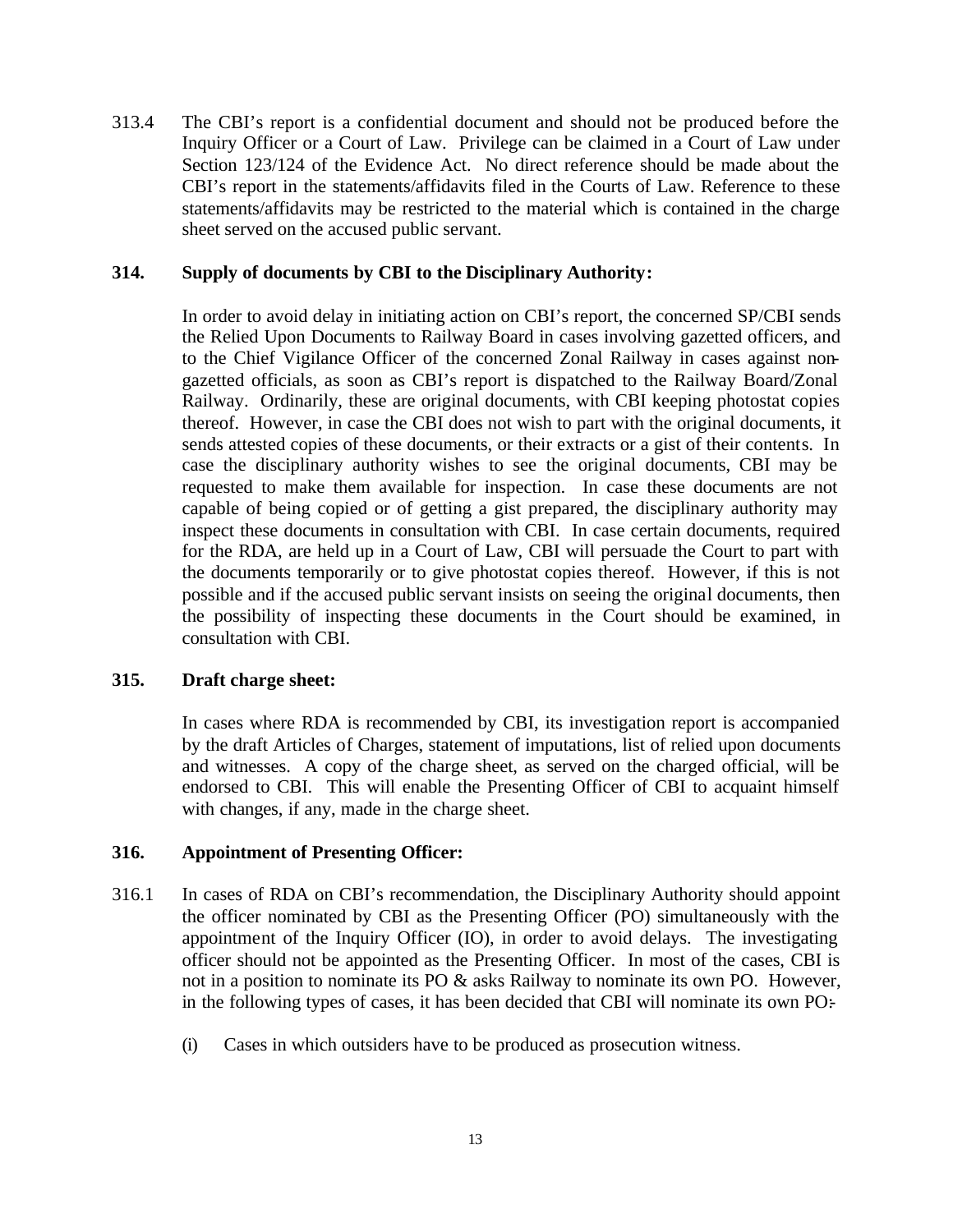- (ii) Cases of disproportionate assets.
- (iii) CBI trap cases.

The PO needs to attend every hearing, but in case he cannot be present on any occasion, the DA has to appoint a substitute PO. He may be an employee of CBI/Railways, not below the PO's rank, to present the case. This substitute PO should not have associated himself with investigation of the case at any stage.

316.2 In case CBI requests that the Investigating Officer of the case should be associated with the departmental inquiry, then the IO will inform the local Head of the CBI about the date of inquiry and ask the investigating officer to meet him on a suitable date in advance, along with all relevant records, so that he can assist the IO by explaining the case and clarifying points of doubt. The Investigating Officer will be shown the written statement of defence and asked to offer his remarks thereupon. His assistance may also be taken to secure relevant records and ensure the presence of witnesses. However, it is not appropriate to associate the Investigating Officer formally with the inquiry process, as this would not let the inquiry process remain purely departmental. However, if the IO considers it useful, without any prejudice to the defence, then he may ask CBI to depute any officer, other than a lawyer or the Investigating Officer, to be present at the inquiry. This officer will lead the evidence by examining witnesses and cross-examining defence witnesses.

## **317. Examination of witnesses as cited by CBI by the IO:**

The IO is free to decide whether all the witnesses mentioned in the CBI's list should be called for examination or not. In case he does not call all the witnesses mentioned in this list, it will be open to CBI to point out before the inquiry is concluded that attendance of the said witness was necessary, with a request that he may be examined. The IO will carefully examine this request and if he finally decides not to examine him, his reasons for doing so should be recorded, and the concerned SP/CBI informed about it. In such cases, CBI may inform the disciplinary authority that, if this witness is not examined, then it might be difficult to establish the charges. The disciplinary authority will carefully consider this aspect and decide as per his judgment.

#### **318. Documents to be made available to CBI after Departmental proceedings:**

The following documents should be made available to CBI on conclusion of Departmental proceedings:

- (i) A copy of CVC's advice
- (ii) A copy of IO's report and disagreement memo, if any.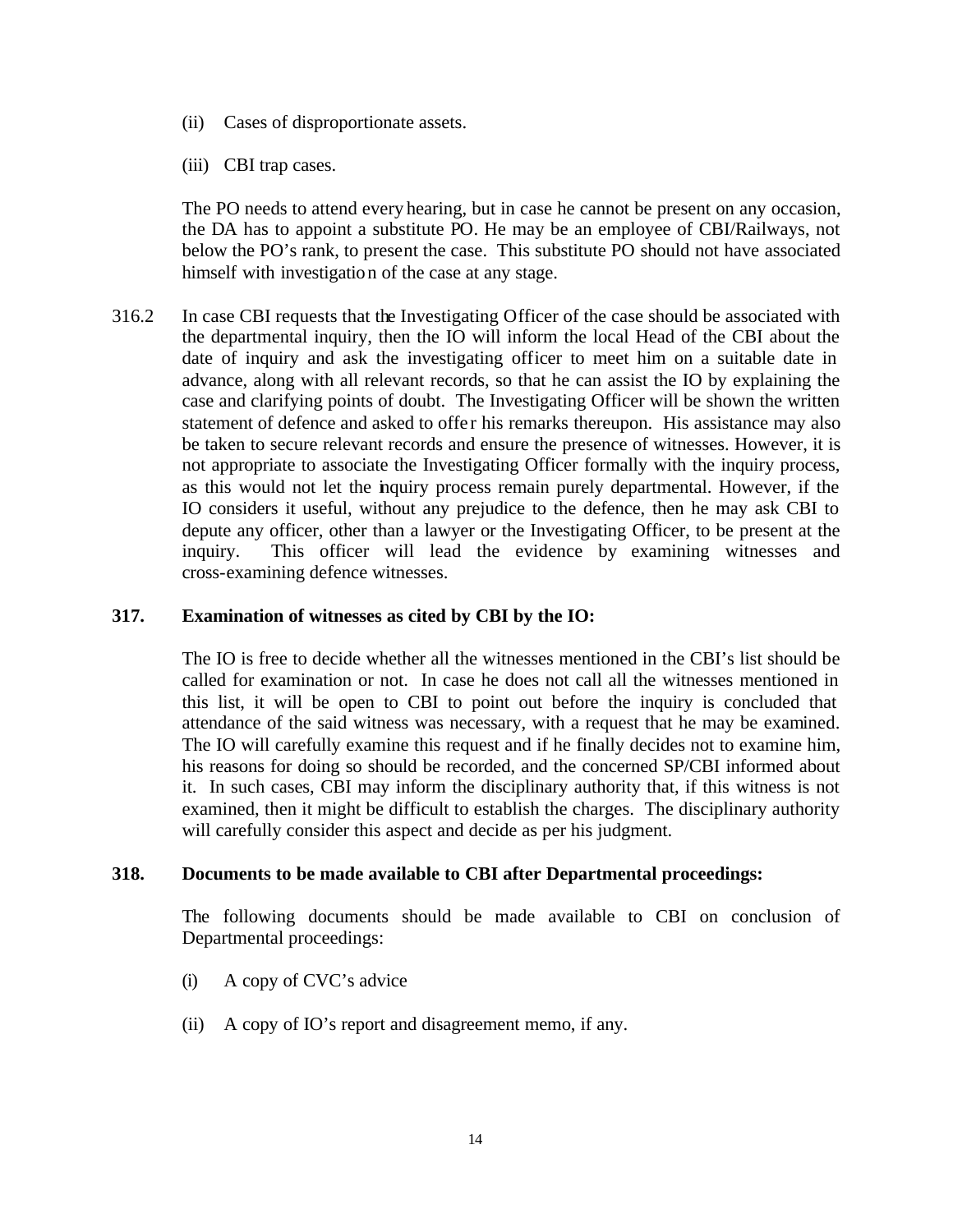- (iii) A copy of UPSC's advice and the Disciplinary Authority's view on it.
- (iv) A copy of the final order passed by the Disciplinary Authority.

# **319. Difference of opinion between CBI and Administrative Authorities:**

- 319.1 In case of **gazetted officers**, CBI sends a copy of its investigation report to CVC, which advises the concerned Administrative Ministry about the form of action, after obtaining its comments  $(1<sup>st</sup> stage advice)$ . Also, on conclusion of the DAR inquiry, the IO's report, along with disagreement memo, if any, and DA's provisional views are sent to CVC, which advises about the final action to be taken in the matter  $(2<sup>nd</sup> stage advice)$ . The Disciplinary Authority normally acts in accordance with CVC's advice, in which case there would not be any difference of opinion between CBI and the Administrative Authority (i.e. if CVC has agreed with CBI's recommendation). However, in case there is a difference which persists, then ultimately the view of the Disciplinary Authority will prevail. In case his view is different from that of CVC, then it shall be the prerogative of CVC to include it as a case of non-compliance of its advice, in its Annual Report, which is tabled on the floor of both Houses of Parliament.
- 319.2 In case of **non-gazetted officers**, if there is a difference of opinion between CBI and the concerned Administrative Authority, then the case will be referred to CVC. CVC will examine the case thoroughly, and after going through all relevant records and evidence, it will tender its advice in the matter.

# **320. Grant of immunity/pardon:**

- 320.1 In case of **gazetted officers**, if the CBI finds during an investigation that a public servant has made a full and true disclosure implicating himself and others, and that such statement is free from malice, it may recommend to CVC that the person may be granted immunity from departmental action or punishment. CVC will consider CBI's recommendation, in consultation with the concerned Administrative Authority, and will tender its advice in the matter. CBI will follow CVC's advice.
- 320.2 In case of **non gazetted officials**, CBI may send a similar recommendation to the concerned Ministry. If there is a difference of opinion between CBI and the Ministry, then the matter will be referred to CVC for resolution.

# **321. Liaison between CBI and the Administrative Authorities:**

It goes without saying that there is a strong need for close liaison and cooperation between CBI and Vigilance Officers of Ministries/Departments. This is required both at the macro level (to monitor progress of cases in totality) and the micro level (i.e. on a case-to-case basis). Also, both the CBI and Vigilance officers receive information about activities of officials from various sources – such information should be cross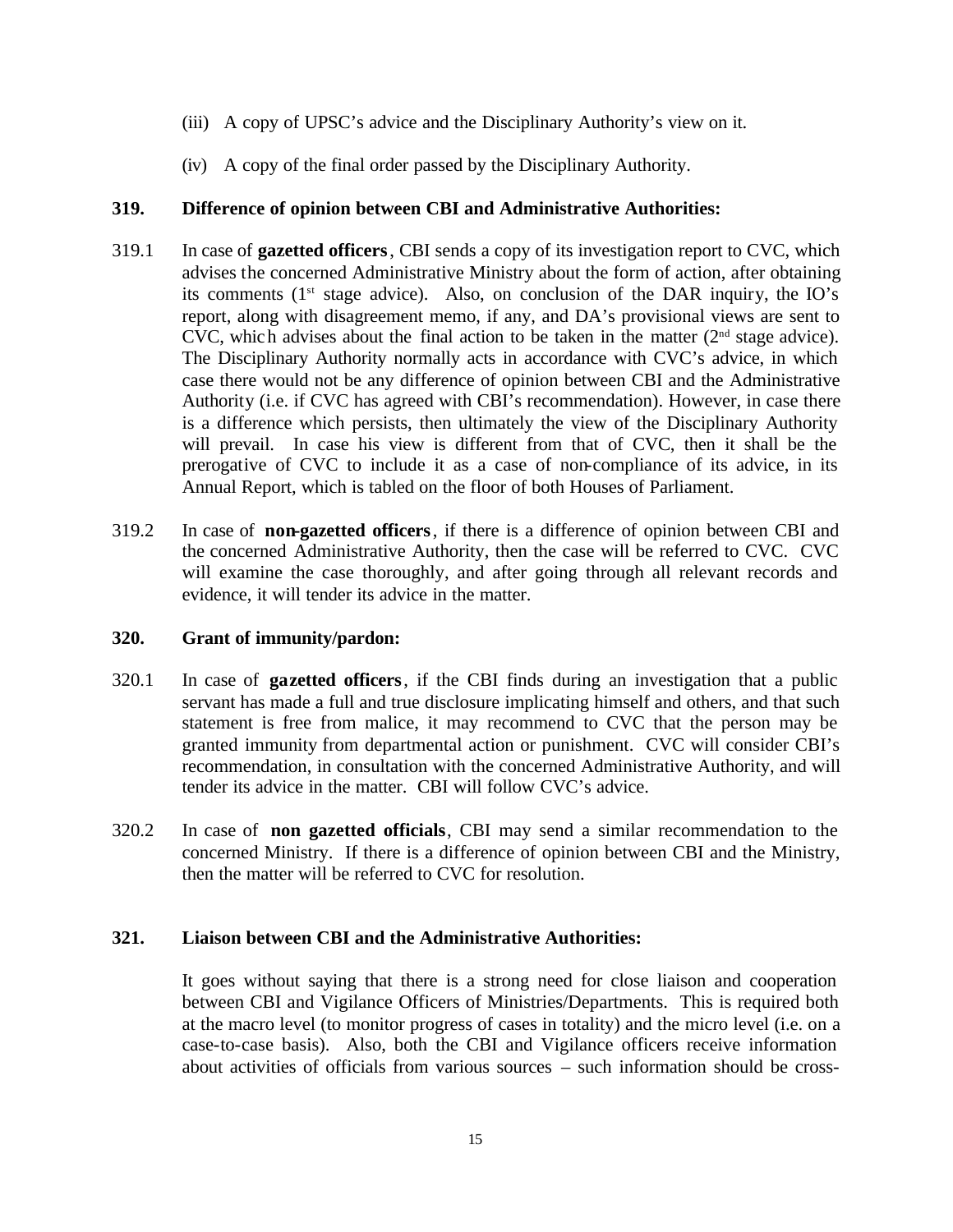checked, so that officials of both wings are well informed about developments. Both agencies should move in tandem to combat the menace of corruption.

## **322. Agreed List/Secret List:**

- 322.1 One of the measures to combat corruption is to maintain watch on the activities of public servants who are of doubtful integrity. For this, two lists namely 'Agreed List' and list of public servants of gazetted status of doubtful integrity also known as 'Secret List' are prepared by Railway Board Vigilance annually in accordance with the directives of Department of Personnel and Training and Central Vigilance Commission.
- 322.2 The Secret List is prepared in the light of criteria laid down for the purpose namely
	- (a) Officers convicted in a Court of Law on a charge of lack of integrity or for an offence involving moral turpitude but on whom in view of exceptional circumstances, a penalty other than dismissal, removal or compulsory retirement is imposed.
	- (b) Officers awarded departmentally a Major Penalty :
		- (i) On charge of lack of integrity or
		- (ii) On charge of gross dereliction of duty in protecting the interests of Government although the corrupt motive may not be capable of proof; or
	- (c) Officers against whom proceedings for a Major Penalty or a Court Trial are in progress for alleged acts involving lack of integrity or moral turpitude; or
	- (d) Officers who were prosecuted but acquitted on technical grounds, and in whose case, on the basis of evidence during the trial, there remained a reasonable suspicion against their integrity.

## 322.3 **Exceptions:**

The following will be excluded for this purpose:

- (a) Officers who have been cleared or honorably acquitted as a result of disciplinary proceedings or court trial.
- (b) Officers against whom an enquiry or investigation has not brought forth sufficient evidence for recommending even a disciplinary case.
- (c) Officers who have been convicted for offences not involving lack of integrity or moral turpitude.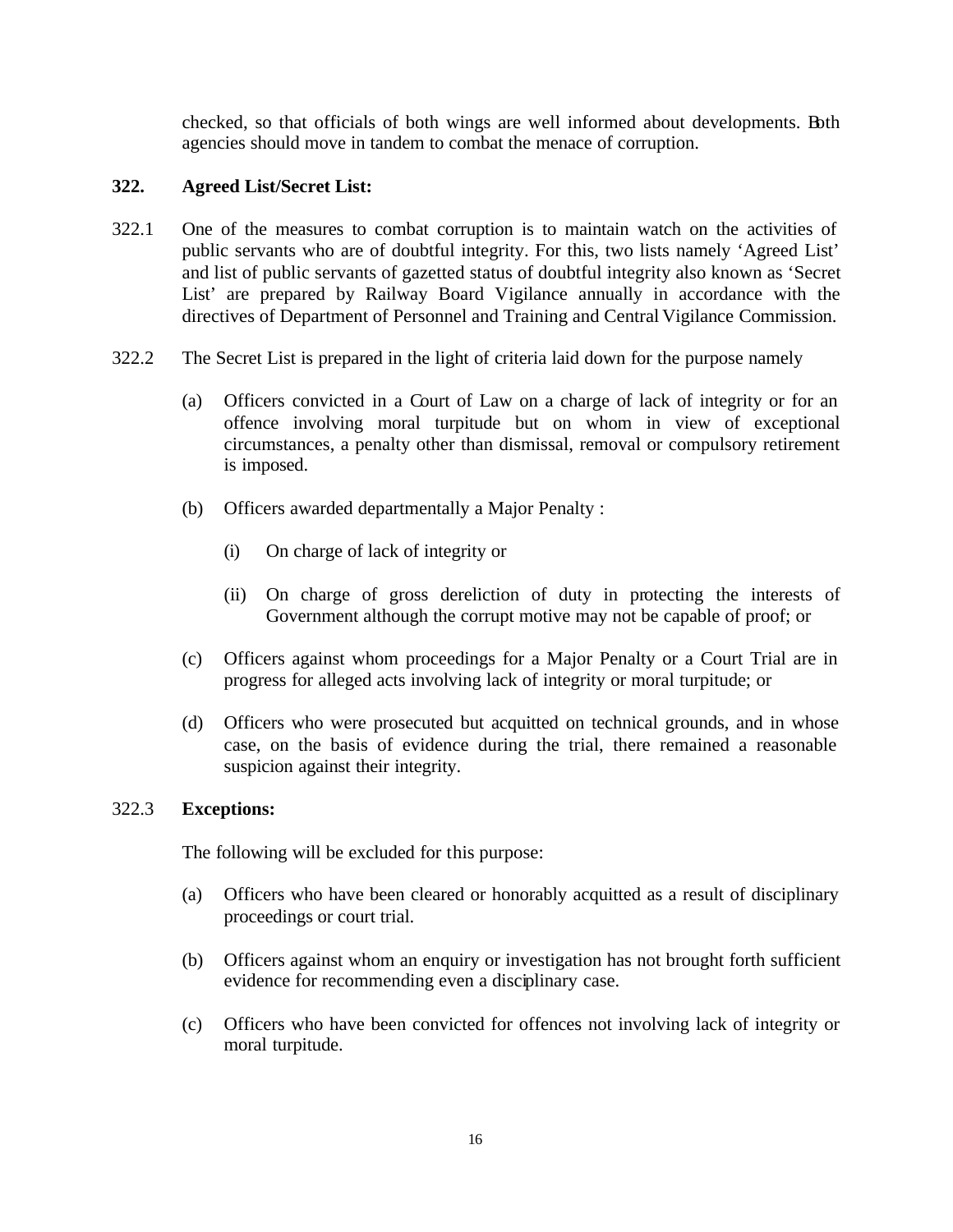- (d) Officers against whom disciplinary proceedings have been completed or are in progress in respect of administrative lapses, minor violation of Conduct Rules and the like.
- 322.4 Names once included in Secret List will not be removed until a period of three years has elapsed. The period of three years, for which the name will be current on the list, will count from the date of punishment in disciplinary proceedings or from the date of conviction in a Court Trial.
- 322.5 Due to issue of this list on annual basis, names of those officers, who are advised major penalty action by CVC in the intervening period, do not find place in the Secret List. Similarly, some officers may continue to be on the Secret List even when either exonerated or taken up for minor penalty action subsequent to inquiry. Such cases should be brought to the notice of GM/PHOD by the concerned SDGM/CVO. In case of major penalty action, the General Manager/PHOD should shift such officers from sensitive seats, if occupied by them. Likewise, in case of exoneration or minor penalty action on an officer already borne on Secret List, PHOD/General Manager may consider his posting on a sensitive seat on the advice of SDGM.
- 322.6 Agreed List is prepared annually in consultation with CBI and contains the names of such Officers whose integrity and honesty is under a cloud.
- 322.7 The Agreed List is prepared in consultation with the CBI every year. The Agreed List is meant only for the purpose of intensive vigilance and carrying out preventive checks. As regards the procedure, CBI/Railway Vigilance at the Branch/Zonal levels respectively should make out preliminary Agreed Lists and also the list of officers on which there is no agreement. After they are signed by both of them, they would be transmitted to their respective Head Offices viz. CBI Headquarters Office at New Delhi and Vigilance Directorate, Railway Board. These lists will be further discussed by Vigilance Directorate with CBI Headquarters and final Agreed List will be communicated to the CBI Headquarters Office and the Zonal Railways. The CBI will in turn also send list to their concerned local units.
- 322.8 The purpose of maintenance of these lists is to take such administrative action as is necessary and feasible in the type of cases mentioned below :-
	- (a) Transfer from a "Sensitive" post.
	- (b) Non nomination to Selection Committees
	- (c) Non nomination to Tender Committees
	- (d) Non appointment as Arbitrators
	- (e) Non nomination as Inquiry Officers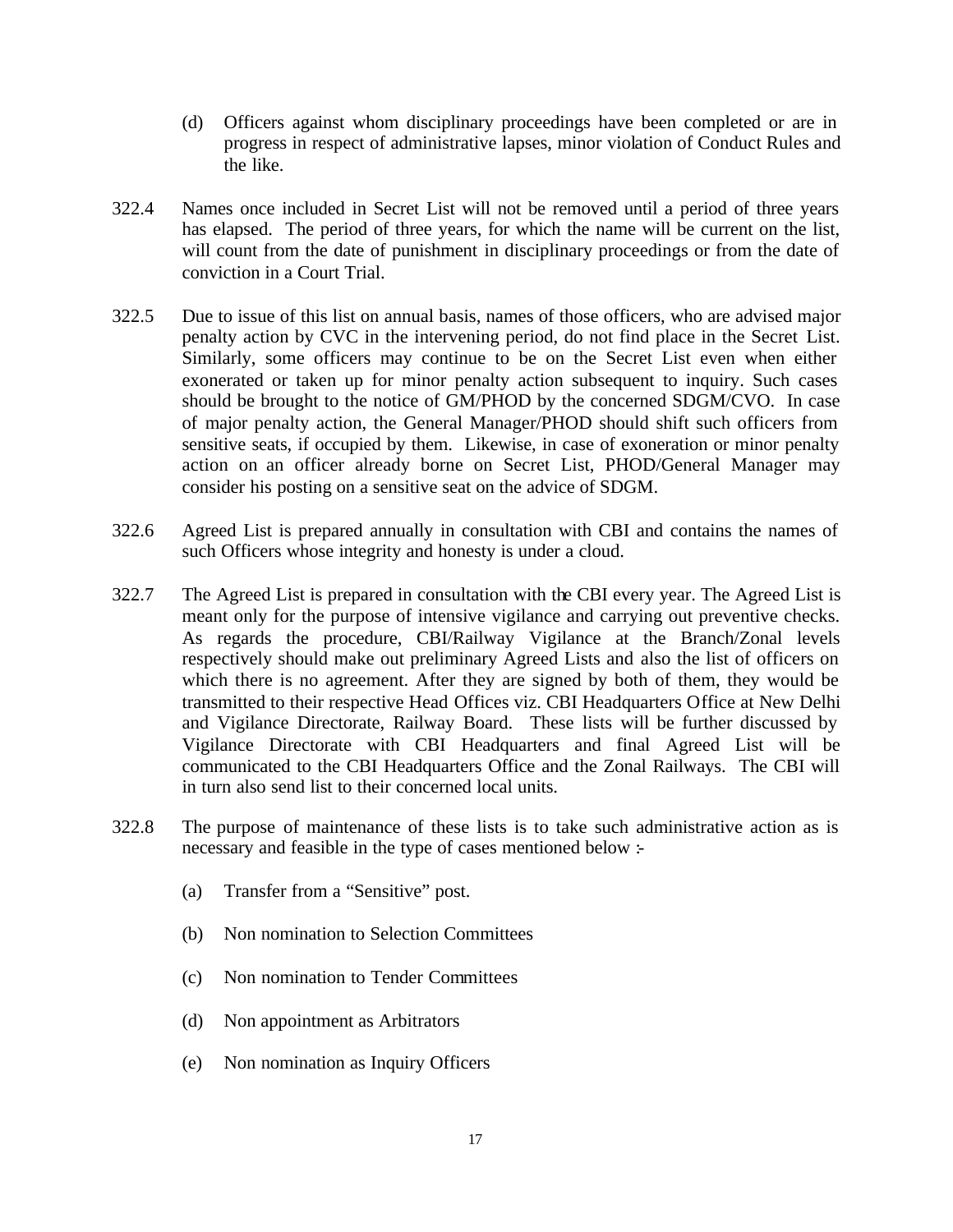- (f) Non sponsoring of names for foreign assignments/deputations
- (g) Refusal of permission for commercial re-employment after retirement.
- (h) Refusal for re-employment in Public Sector Undertakings.
- 322.9 In the event of an Officer whose name is borne on the lists being transferred to another Railway, the General Manager/SDGM concerned should intimate to his counterpart in the other Railway the fact of the Officer's name being on the list, endorsing a copy of the letter to Railway Board Vigilance.
- 322.10 While giving vigilance clearance for various purposes like Promotions, Deputations, and Training etc. the fact that the officer is borne on current Agreed List or current Secret List should also be intimated.
- 322.11 One of the administrative actions required to be taken in case of Agreed List/Secret List borne officers is transfer from sensitive posts. For this purpose, all posts of Head of Departments and posts as per list enclosed in Annexure III/11 are to be considered as "Sensitive". This list is not exhaustive and General Managers on their own may also treat any other post not mentioned in the list as "Sensitive" and inform Railway Board Vigilance. Officers borne on Agreed/Secret List should not be posted to these sensitive posts and in the event of an officer included in these lists holding such a position, his immediate transfer should be arranged. However, where inescapable, the following conditionality should apply:
	- (a) Officers borne on Agreed/Secret List should not be nominated on any Selection/Screening Board/Committee, Tender Committee or as Arbitrators or Inquiry Officers.
	- (b) Such officers should not deal with important financial matters where there is scope for improper exercise of discretion. Such cases can either be dealt with by the next higher authority himself or marked to some other officer in the equivalent grade, but not borne on Agreed/Secret List. They can, however, be permitted to deal with financial matters of small value subject to test check by the next higher authority to the extent possible.
- 322.12 In order to prevent the incidence of the Officers borne on Agreed List/Secret List being nominated to serve as members of selection committee/tender committees, the following steps may be taken :-
	- (a) List of officers borne on Agreed List/Secret List may be sent to PHODs/DRMs/CWMs concerned. The list of entire Railway will be maintained by the SDGM.
	- (b) For nomination of any officer on a tender committee or selection, this list should invariably be referred to before nominations are made in the Division. DRM may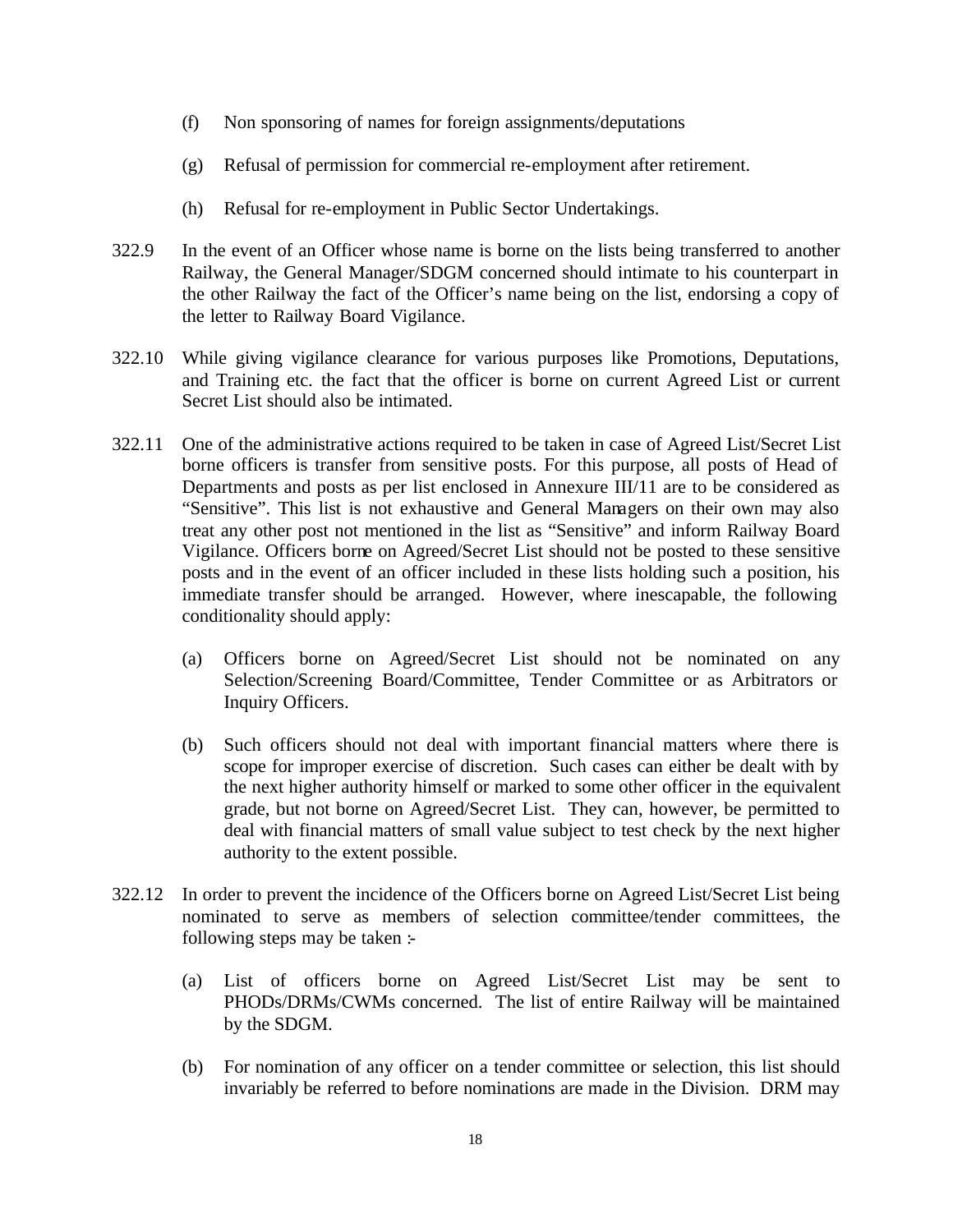also advise the co-ordinating branch officers, names of such officers as soon as the Agreed/Secret list is received from Headquarters.

- (c) In the Headquarters Office, where selection committees, tender committees are nominated by HODs they may be advised that the same should be done in consultation with PHOD, who is provided with a list of the officers of his department figuring either on Agreed List or Secret List. This will avoid the situation of any of the officers on either of these lists getting nominated as a member of either the selection committee or the tender committee.
- (d) The appointment of arbitrators, inquiry officers and nomination of selection committee for Group 'B' exams are done by the General Manger. These nominations/appointments should be routed through SDGM/CVO who should scrutinize the same and bring to the notice of General Manager if any of the appointed/nominated officers figure on either Agreed List or Secret List so that timely remedial action can be taken.
- 322.13 The Zonal Vigilance should conduct some checks on the work done by Officers borne on these lists while they were working on sensitive posts.
- 322.14 The extant instructions arbitrate that the Agreed List should be kept strictly confidential.
- 322.15 **Lists of suspected non-gazetted staff:**

A decision has been taken by the Board to prepare a 'list of suspected non gazetted staff' also to enable the Railways for organizing preventive checks more fruitfully by concentrating on them where suspicion is aroused. The following procedure has been adopted for the preparation of these lists by the Railways.

- (i) The lists should generally include staff working in grade Rs. 5000-8000 and above. Staff in lower grades employed in posts of sensitive nature and dealing with public especially in Commercial, Stores, Engineering, S&T, Electrical, Bill passing staff of Accounts Departments etc. are also to be covered.
- (ii) The lists are to be drawn personally by DRM/Head of Departments, of the staff working under them, about whose integrity there is some suspicion or complaints and these will thereafter be passed on to the CVOs of the Railways every year.
- (iii) The lists will be scrutinized by the CVOs/Dy. CVOs who can supplement by additional names, if required. These lists will be sent to Board's office for information every year.
- (iv) SP/SPE/CBI concerned, can also be consulted while drawing these lists to suggest any addition. These lists are meant only for preventive checks on the staff's (borne on the List) activities, where they are posted.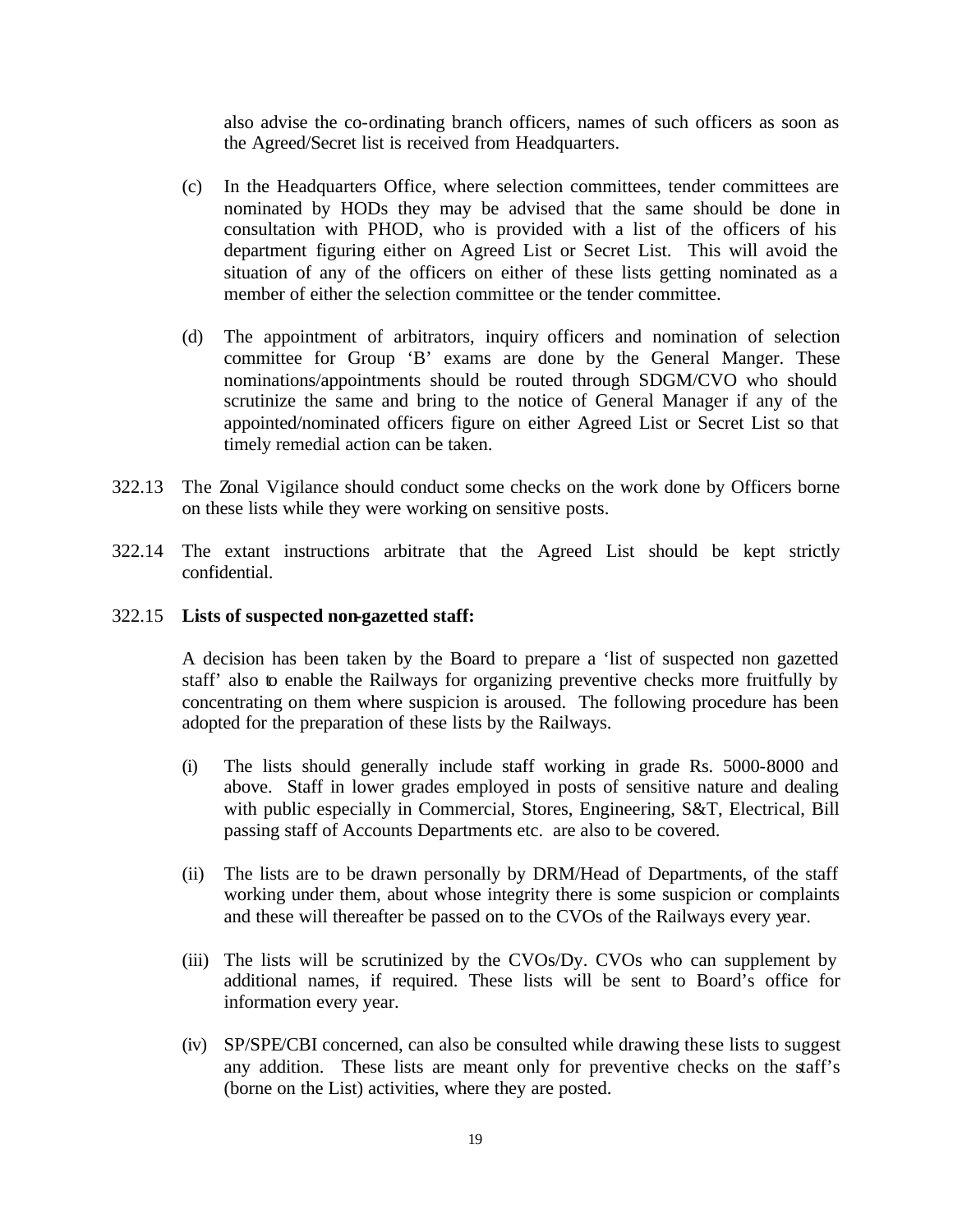- (v) The Head of Departments/DRMs will scrutinize the various transactions reported in Rule 13 and 18 of relevant Service Conduct Rules by the staff included in the lists.
- (vi) These lists will be revised every year.

#### 322.16 **Unscrupulous contact-men/women (UCMs):**

The CBI will prepare list of unscrupulous contact-men/women who are suspected of resorting to corrupt or irregular practices in their dealings with officials agencies. The names of persons on these lists will be communicated by the CBI to the Ministries. SDGMs/CVOs may also suggest the name of any such person operating in the Zonal Railways for inclusion in the list to Railway Board which shall give all such names to CBI, Departments and Public Undertakings concerned. The list of such UCMs are communicated to all GM's of Zonal Railways & PU's by CVO of Ministry of Railways. These lists are being complied with the following objectives:

- (i) The information contained in this list will be utilized when considering cases for accrediting representatives.
- (ii) The Ministries, Departments, Undertakings concerned will issue directions to their officers to be careful and cautious in dealings with unscrupulous contactmen/ women whose names are on this list, avoid associating with them socially and accepting entertainments and gifts from them.
- (iii) The CBI will exercise an in-obtrusive check on the activities of such contactmen/women and try to collect information, about specific instances of malpractices in which they are involved. (Letter No.79/Vig-1/Meet/1/2 dated 25.1.1980)

#### **323. Railway Sectional Officers (RSOs):**

In order to provide technic al assistance to CBI, the institution of Railway Sectional Officers (RSOs) is in vogue. There are at present 16 posts of Railway Sectional Officers i.e. one in each Zone on Railways. These posts are in the cadre of the Railway, but administrative control rests with the CBI. The posts of RSOs are filled by Railway personnel belonging to various disciplines of railway working, the selection to which is done by the CBI. The procedure followed by the CBI in selecting the RSOs is as follows:-

- (i) A reference should be made to the Railway authorities with the request to send a panel against the existing or possible vacancies during the year.
- (ii) In calling for panels from the Railway authorities, they should be requested to intimate the scales of pay of various categories of staff. In making selection of candidates from the panel nominated by the Railways, due regard should be paid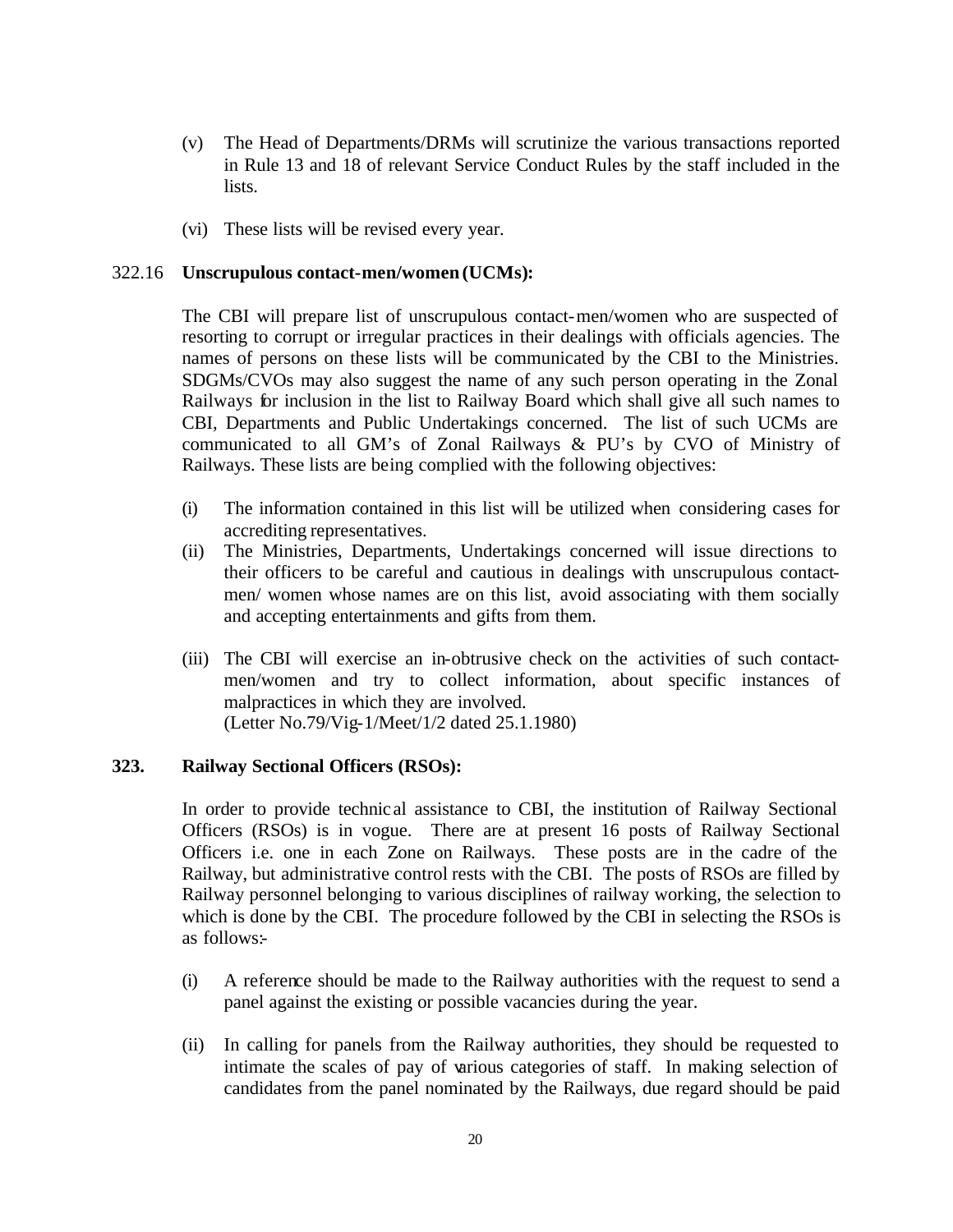to the scales of pay, qualifications, experience, present pay and status. It is desirables that the scales of pay may be more or less analogous to the scale of pay of RSO i.e. Rs. 6500-10,500.

- (iii) Service particulars of the nominees showing educational qualifications, services in various posts and ranks, experience, present pay and allowance, scale of pay in which the pay is being drawn, whether permanent or temporary, should be obtained from the railway authorities.
- (iv) Normally selection should not be made of those officials who have already served in the CBI and have come back to Railways.
- (v) The tenure of officers selected for the post of RSO with CBI should normally be 4 years. Beyond that period, the deputation period may be extended upto 6 years in exceptional circumstances with the approval of Railway Board. After expiry of 4 years, the deputation would automatically stand terminated unless proposals for the extension of tenure is sent to Board's office at least 3 months before the expiry of 4 years' tenure and sanction for extension is received by due date. (No proposal for post-facto approval for extension of deputation period will be entertained.)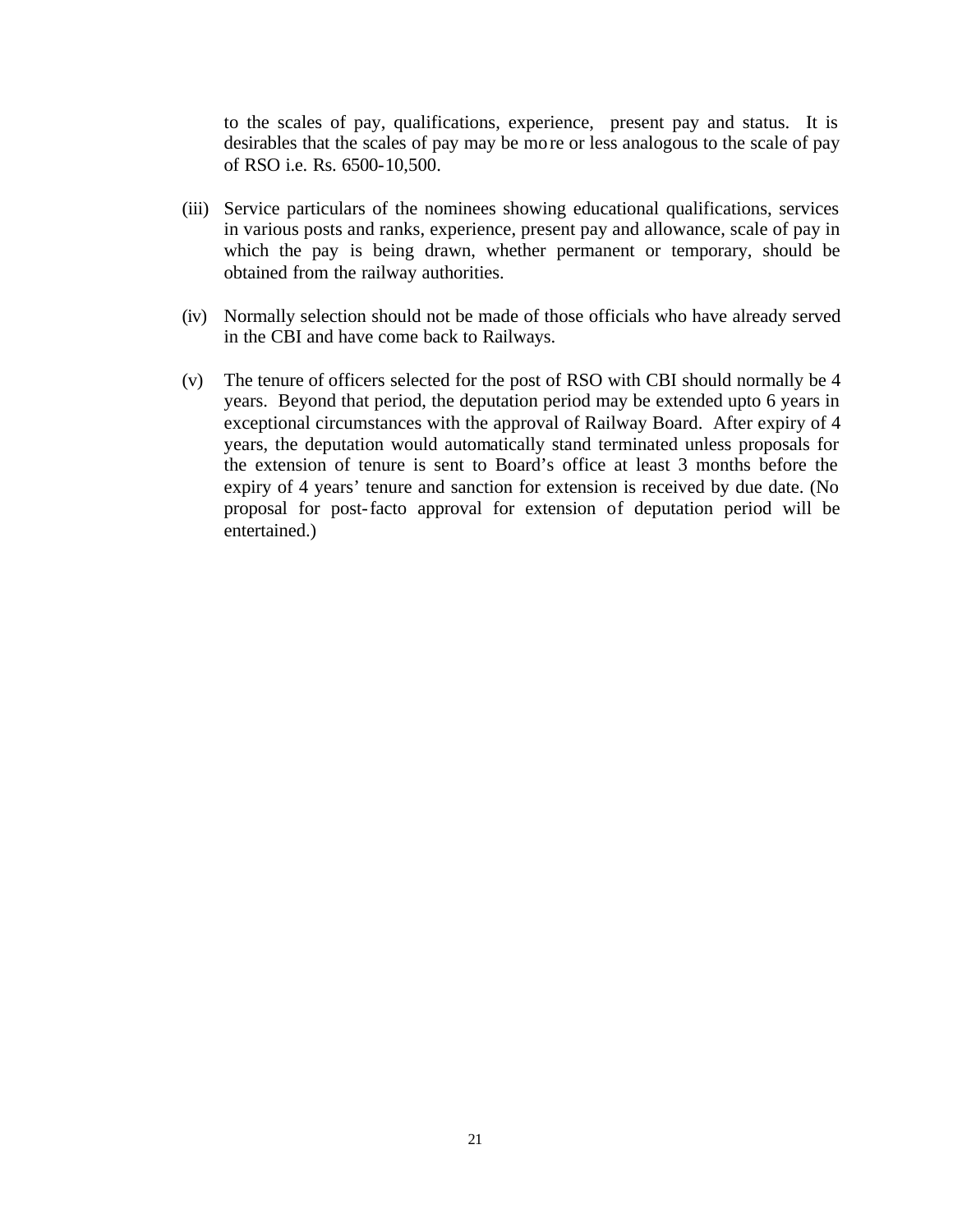# **List of References**

| 1.               | Ministry of Home Affair's O.M. No.105/1/66-AVD dated 29.10.1969    |
|------------------|--------------------------------------------------------------------|
| 2.               | Railway Board's letter No.13-22/69-DGV-C-Br dated 22.12.1973       |
| 3.               | Adv(Vig) Railway Board's letter No.95/Vig-1/16/2 dated 19.10.1995  |
| $\overline{4}$ . | Railway Board's letter No.95/Vig.(C)/16/2 dated 01.02.2000         |
| 5.               | Railway Board's letter No.2000/Vig.(C)/Secret list dated 21.2.2000 |
| 6.               | DOTP's O.M. No.371/20/2003-AVD-III dated 31.12.2003                |
| 7.               | Railway Board's circular No.2005/Vig-1/ALSL/1dated 02.12.203       |
| 8.               | Railway Board's letter No. 79/Vig-1/Meet/1/2 dated 25.01.1980.     |
| 9.               | 2005/V-1/CVC/1/15 dated 22.1.2006.                                 |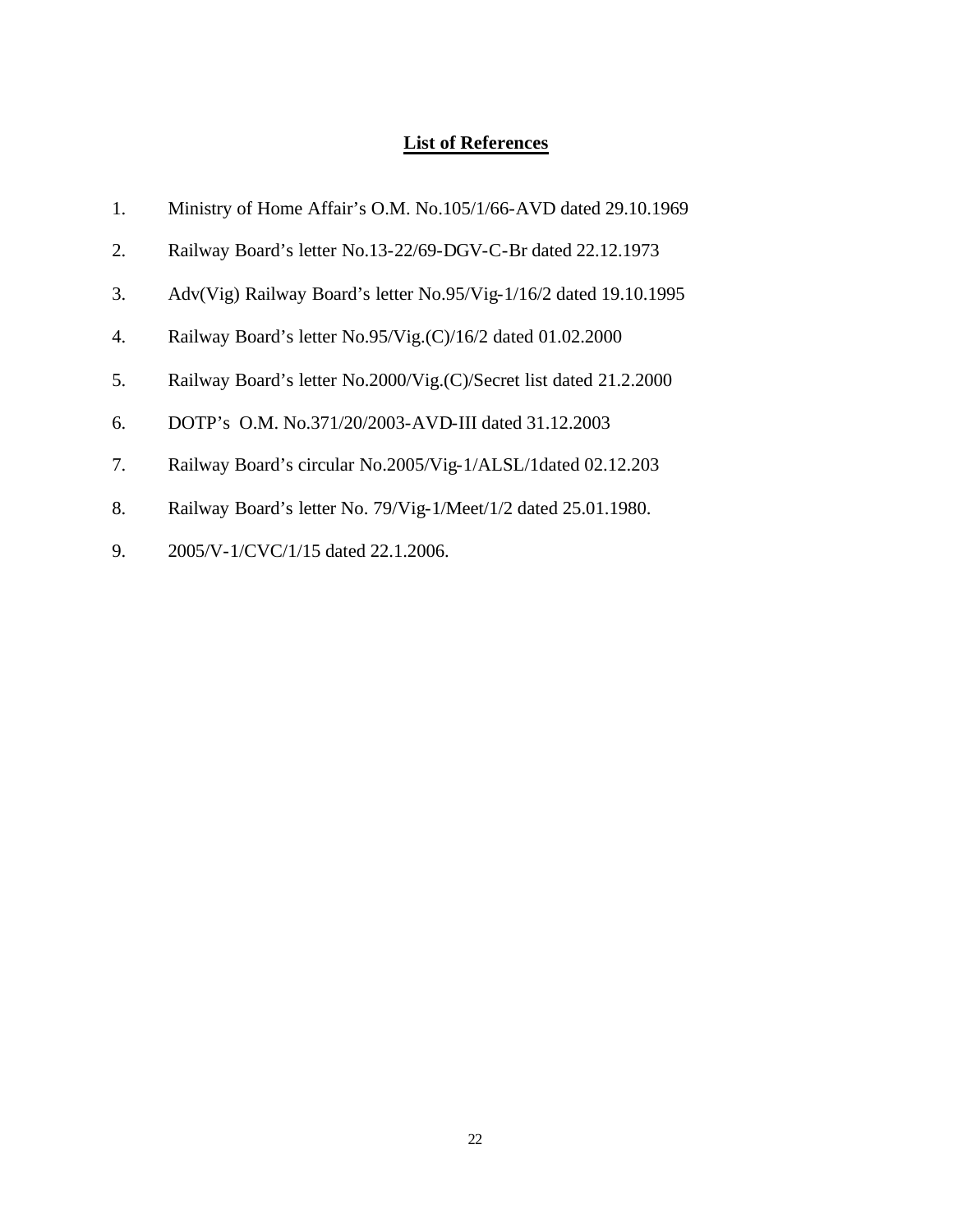#### **Annexure-III/1**

# **List of Sensitive Posts**

## **1. Engineering Department (JAG & above)**

## **I. Zonal Railway Headquarters**

PCE, CAO, CTE, CBE, CETP, CETM, CE (Const), Dy. CE (Const)., Dy. CE (Works), Dy. CE(TM) , Dy. CME(TP), Dy. CE (Bridges)

## **II. Division Level**

Sr. DEN (Coord) , Sr. DEN (Line), Dy. CE(TM), Dy.CE (Const)

# **III. Engineering Workshops**

CWM, Dy. CE (Bridge Workshop)

# **IV. RDSO**

ED(QA) Civil, Dir (QA) Civil, Director (Civil)

In some of the Railways, some of the SAG, JAG officers who are holding the post of CE (Planning), CGE or Dy. CE (Planning) or Dy.CE (Works) might also be dealing with the tenders, and then they will also come under the category of **sensitive post.** 

# **2. Electrical Department (JAG & above)**

# **I. At Headquarter level**

- (i) CEE
- (ii) CEE/RS
- (iii) Dy. CEE/RS
- (iv) CEGE & CESE (Some Railways do not have the post of CESE)

## **II. At Divisional level**

- (i) Sr. DEE/ Loco shed
- (ii) Sr. DEE/G

# **III. In Construction**

- (i) CEE/ Construction
- (ii) All Dy. CEE/ Construction but for posts in HQ Construction.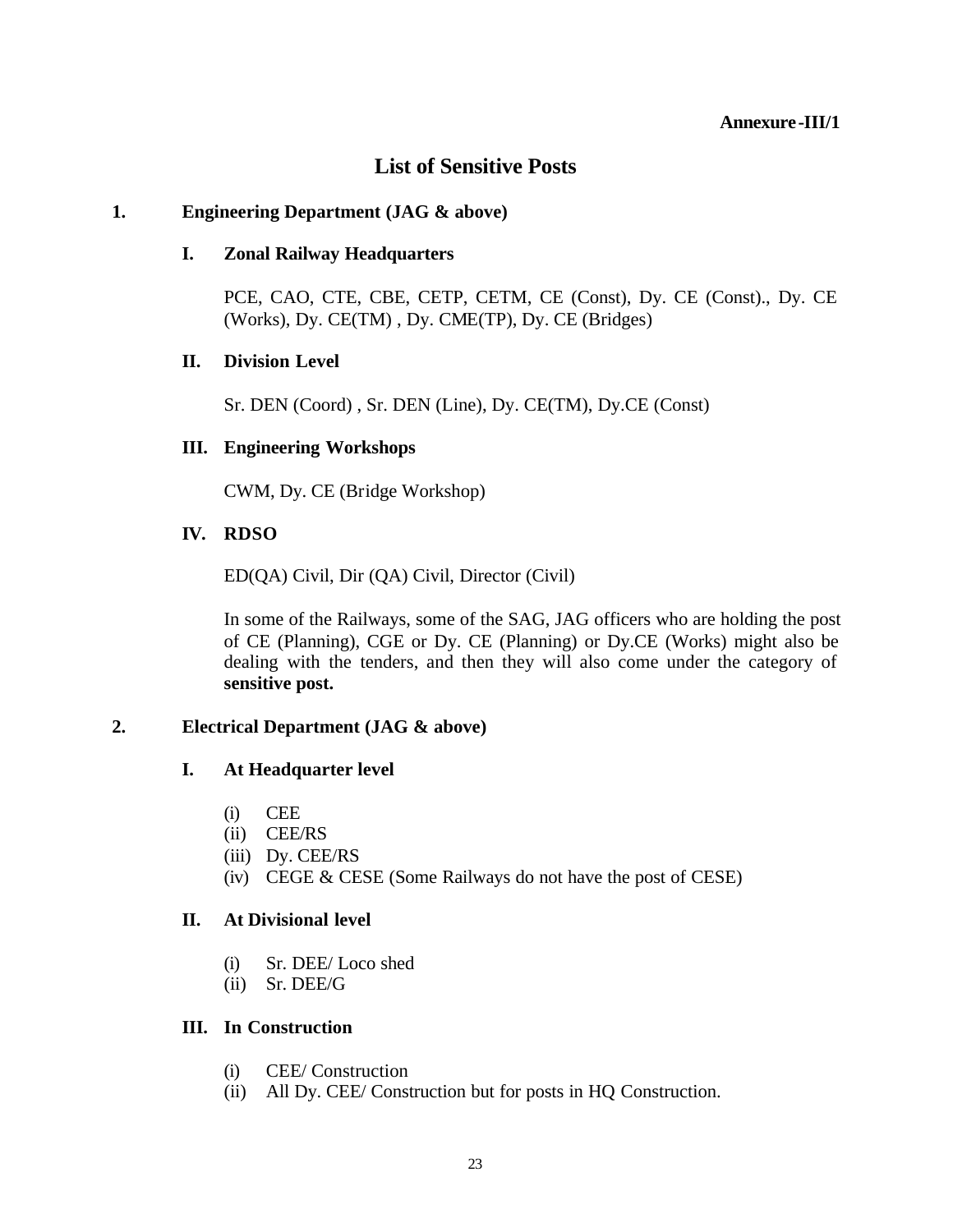#### **Annexure-III/1 (contd.)**

## **IV. CLW**

(i) CEE dealing with tenders.

# **V. COFMOW**

(i) CEE

# **3. Mechanical Department (JAG & above)**

# **I. In the Zonal Railway**

CME, CWE, CRSE (Coaching), CRSE (Freight), CMPE (Diesel), CME (Planning), Dy. CME (Diesel), Dy. CME (Coaching), Dy. CME (Freight), Dy. CME (Workshop).

## **II. In the Division.**

Sr. DME (Diesel), Sr. DME (Power), Sr. DME (Coaching)

## **III. In the Workshops**

CWM, Dy. CME

## **IV. In the Production Units.**

CME, CME (Production), CME (Design), Dy. CME

## **V. In RDSO**

EDS/MP, EDS/ Carriage, EDS/ Wagon, EDS/ QA, EDS/ Testing ,Director/ Coaching, Director/ Wagon, Director/ Motive Power,Director/ I & L (Delhi, Bombay, Kolkata and Lucknow).

## **VI. In COFMOW**

## CME, Dy. CME

At some of the places, some of the SAG/ JAG officer may not be dealing with any tender/ contracts. In such cases, the posts may be excluded from the list of sensitive posts.

## **4. S & T Department (JAG & above)**

## **I. At Headquarters**

CSTE, CSTE (Construction), CSTE/ Projects, CCE, Dy. CSTE/ Micro-Wave/ Maintenance, Dy. CSTE/ Management Information System.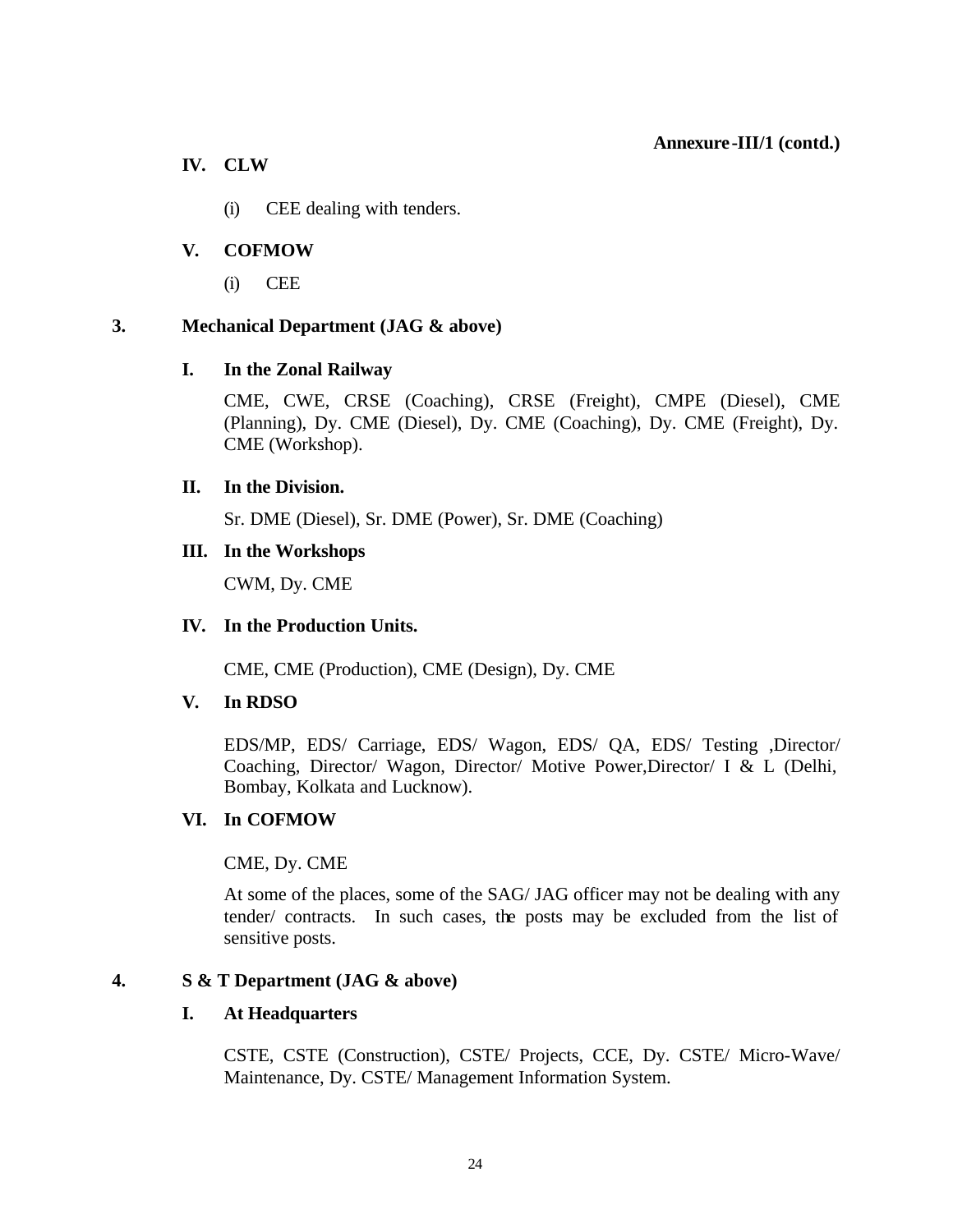#### **Annexure-III/1 (contd.)**

## **II. At Field level**

Sr. DSTE, DSTE, Dy. CSTE/ Construction, DSTE/ Construction, Dy. CSTE/ Projects, Dy. CSTE/ Tele/ Projects, DSTE/ Projects.

# **III. In RDSO**

ED/QA/S&T, Director/S&T/ Inspection, Bangalore, Director/S&T/ Inspection, Mumbai, Director /S&T/Inspection, Kolkata, Director/ S&T/ Inspection, Delhi, Director/ I&L/ Delhi, Director/I&L/ Kolkata, Director/ I & L/ Mumbai

## **5. Traffic & Commercial Department**

# **I. Zonal Railway Head Quarters**

COM, CCM, CFTM, CCO, Dy. CCM (Claims), Dy. HOD/ HOD allotting Catering and leasing contracts.

# **II. Divisional Level**

Sr. DOM, Sr. DCM, CTM/ Dy.CTM/ Area Superintendent.

# **III. Training Centres**

Principal, ZTC

- \* Sensitive posts involve dealing with customers, contractors and selections.
- Officer debarred from sensitive posts should not be nominated as Convenor of Tender Committee and Selection/ Screening Committee.

## **6. Accounts Department (JAG & above)**

## **I. Zonal Railway Headquarters**

All FA&CAOs i.e. FA&CAO, FA&CAO (Const), FA&CAO(WST), FA&CAO(F&B)

Dy. FA&CAO(Stores), Dy. FA&CAO(Workshop), Dy. FA&CAO (Traffic Accounts), Dy. FA&CAO(F&B), Dy. FA&CAO(Const), Dy. CAO(G), Chief Cashier.

## **II. Divisional level**

Sr. DFM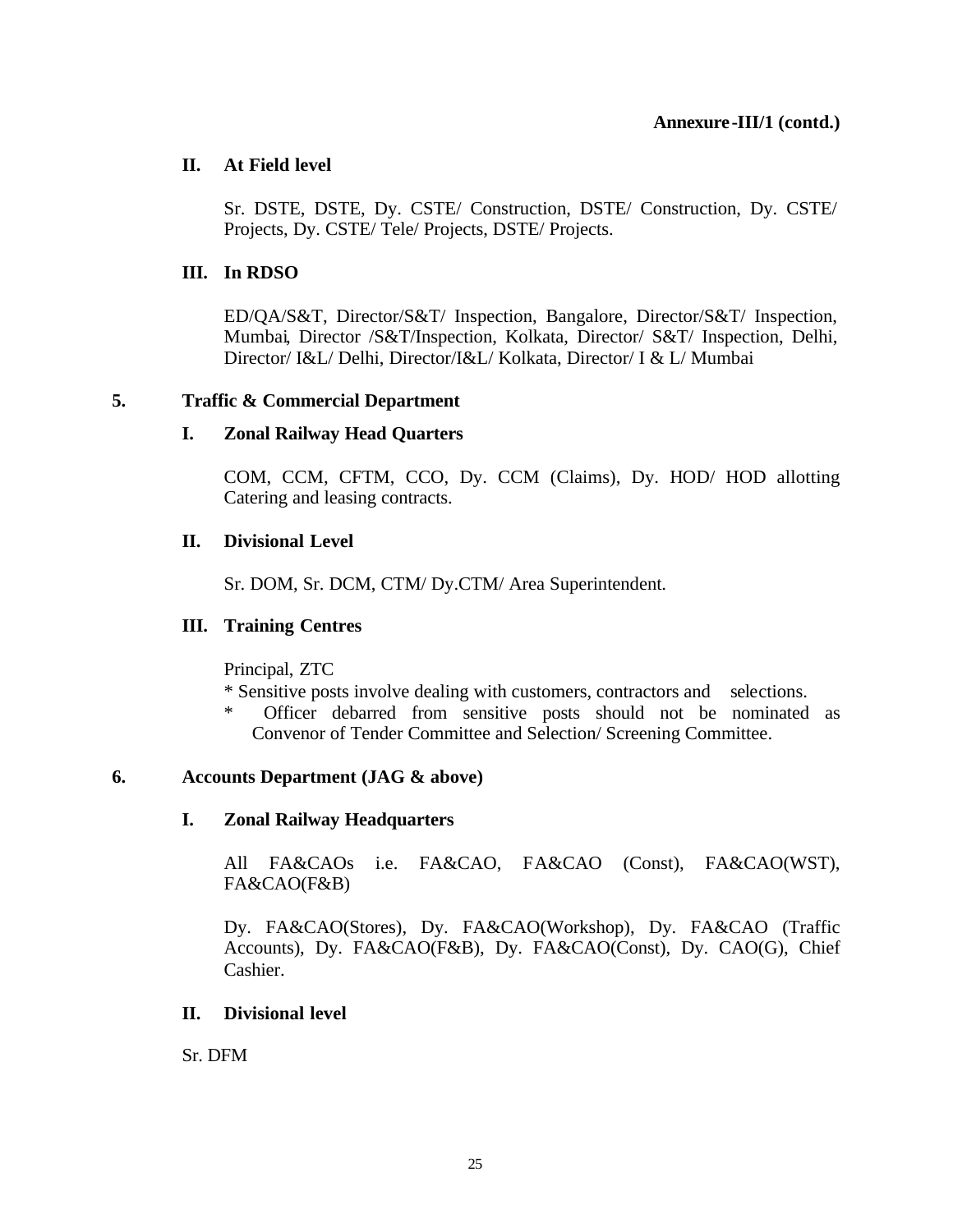#### **Annexure-III/1 (contd.)**

#### **III. In RDSO**

ED/ Finance Dir/ Finance Jt. Dir/ Finance

**Note :**

\* All Finance & Accounts Officers on Zonal and Divisional levels are on sensitive posts.

#### **7. Stores Department (JAG & above)**

All posts are sensitive except the following posts:

- 1. Secretary to COS
- 2. Posts manned by Stores Officer in EDP Centre.
- 3. Dy. CMM/ IC in Headquarters, wherever he is not dealing with purchase work also.

## **8. Security Organization (JAG & above)**

Zonal Headquarters : CSC/Addl. CSC, Staff Officer to CSC

Division : Sr. DSC, DSC

#### **9. Medical Department**

- a) Posts on which Doctors are nominated for conducting PME and medical examination for new recruits
- b) Posts on which Doctors are made in charge of Hospital Medical Stores

#### **10. Personnel Department**

- a) CPO
- b)  $CPO(A)$
- c) Dy. CPO (Gaz)
- d) Dy. CPO (HQ) or (NG)
- e) Dy. CPO (Rectt)
- f) Dy. CPO(Constn)
- g) All posts in Divisions/PUs like Sr. DPO/DPO are sensitive